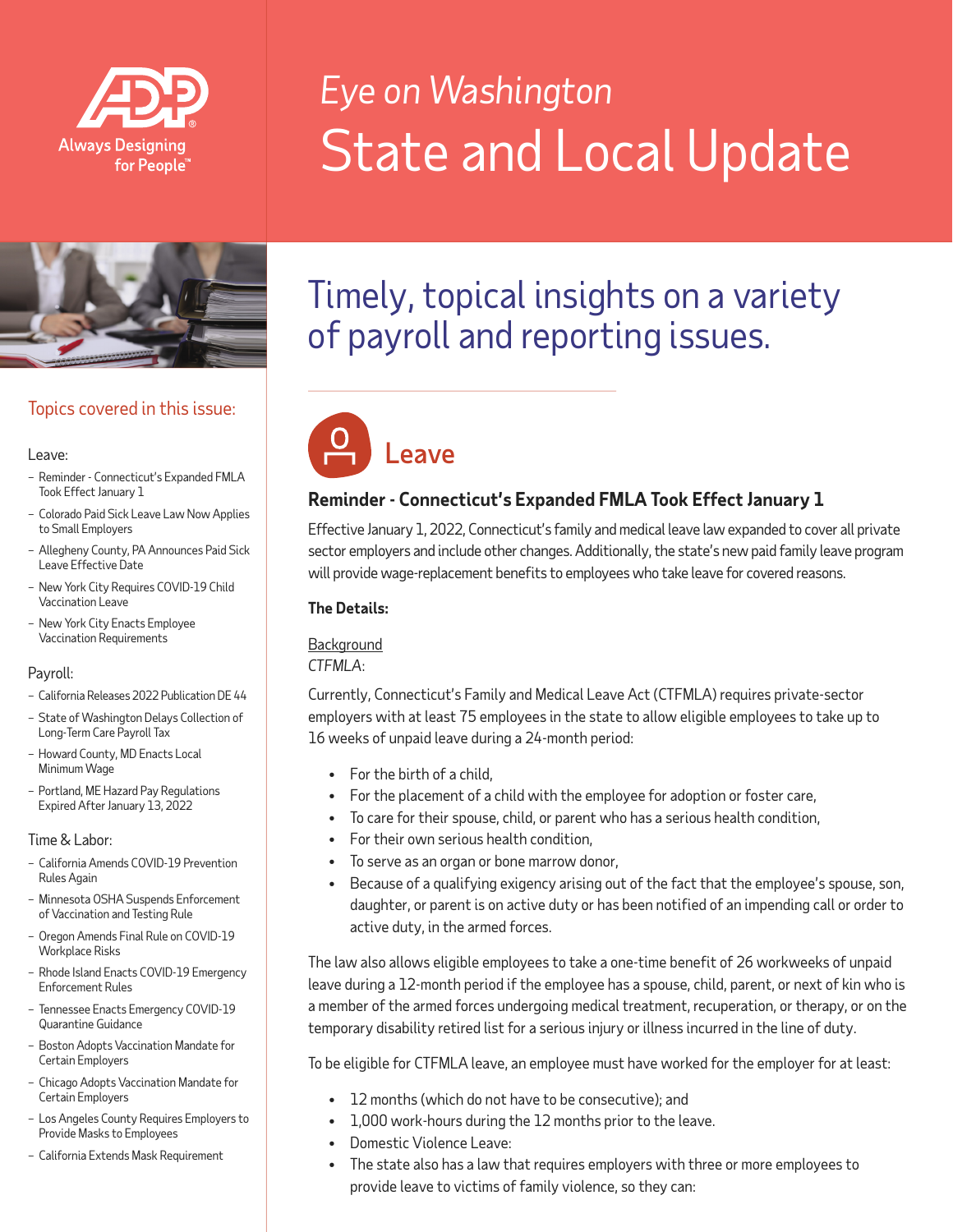- Seek medical care or psychological or other counseling for physical or psychological injury or disability for the victim,
- Obtain services from a victim services organization on behalf of the victim,
- Relocate due to family violence; or
- Participate in any civil or criminal proceeding related to family violence.
- An employer may limit unpaid family violence leave to 12 days in a calendar year.

## Changes Effective January 1, 2022

*CTFMLA Expansion:*

Effective **January 1, 2022**, the CTFMLA was expanded in several ways. Here's a summary of those changes:

- More employers will be covered. All private-sector employers with employees in the state will be required to provide CTFMLA leave.
- The amount of leave will change. Eligible employees will be entitled to up to 12 weeks of CTFMLA leave in a 12-month period. Eligible employees may take up to two additional weeks of leave for a serious health condition resulting in incapacitation that occurs during a pregnancy.
- Eligibility threshold will be lower. To be eligible for CTFMLA leave, an employee just needs to be employed for three months immediately preceding their request for leave. There will no longer be an hours-of-work requirement.
- Additional family members will be covered. Eligible employees may take CTFMLA leave to care for the following family members who have a serious health condition: a spouse, sibling, son or daughter, grandparent, grandchild, or parent, or an individual related to the employee by blood or affinity whose close association the employee shows to be the equivalent of those family relationships.
- New restrictions will apply to leave-substitution rules. The law limits the extent to which an employer may require an employee taking CTFMLA leave to use their employer-provided paid leave.

**Note:** The definitions of parent, sibling, grandchild, and grandparent include those related to the individual by marriage, adoption, and foster care.

#### *Paid Leave Program*

Beginning January 1, 2022, eligible employees are entitled to up to 12 weeks of wage-replacement benefits for CTFMLA and family violence leave. An employee may be entitled to up to two more weeks of benefits for a serious health condition resulting in incapacitation that occurs during a pregnancy. To be eligible for wage-replacement benefits, employees must meet certain wagebase thresholds.

The program is funded by employee contributions, which began January 1, 2021. While employers aren't required to contribute to the program, they are required to withhold and remit employee contributions to the program.

The law allows employers to provide benefits through a private plan, which must provide employees with at least the same level of benefits, under the same conditions and employee costs, as the state program.

#### Employer Notice

Effective July 1, 2022, employers must provide written notices to employees at the time of hire and annually thereafter about:

- The entitlement to CTFMLA leave and family violence leave under state law and the terms under which the leave may be used,
- The opportunity to file a claim for benefits under the paid leave program,
- The prohibition on retaliation against the employee for requesting, applying for or using family and medical leave for which the employee is eligible; and
- The employee's right to file a complaint with the Labor Commissioner for a violation of the laws.

#### **Next Steps:**

If you have employees in Connecticut, review your policies and practices to ensure compliance with the changes.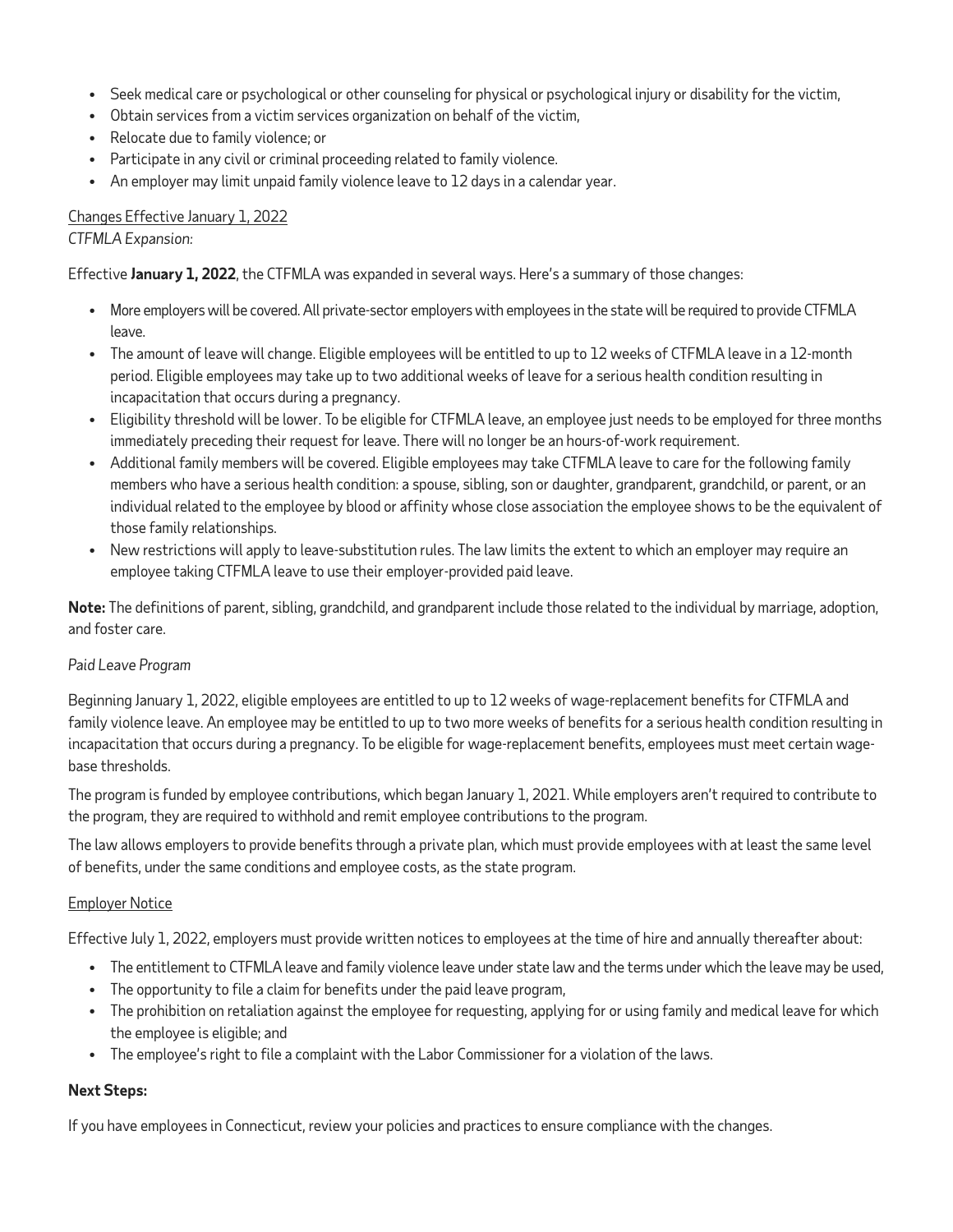## **Colorado Paid Sick Leave Law Now Applies to Small Employers**

Effective January 1, 2022, Colorado requires employers with 15 or fewer employees to provide paid sick leave to employees. Larger employers were already subject to the requirement.

## **The Details:**

 $\overline{a}$ 

## Accrual and Carryover:

Paid sick leave must accrue at a rate of at least one hour for every 30 hours worked, up to a maximum of 48 hours. For employers with 15 or fewer employees, accrual begins when employment starts or January 1, 2022, whichever is later. However, employers have the option of providing all the paid sick leave at the beginning of the year, a practice commonly known as frontloading.

Employees are entitled to carry over up to 48 hours of unused paid sick leave to the following year.

## Use:

Employees may use paid sick leave as it is accrued. The leave may be used for the following purposes:

- The employee's or a family member's mental or physical illness, injury, or health condition,
- The employee's or a family member's need for a medical diagnosis, care, or treatment related to an illness, injury, or condition,
- The employee or a family member needs to obtain preventive medical care,
- The employee or family member has been the victim of domestic abuse, sexual assault, or harassment and needs to: o Seek medical attention,
	- o Get assistance from a victims' services organization,
	- o Obtain mental health or other counseling,
	- o Seek relocation services,
	- o Obtain legal services, including preparation and participation in legal proceedings; or
- A public official has ordered the closure of the school or place of care of the employee's child or the employee's place of business due to a public health emergency.

## Pay During Leave:

The leave must be paid at least at the same rate the employee normally earns during hours worked.

## Employee Notice and Documentation:

When the need for leave is foreseeable, the employee must make a good-faith effort to provide advance notice and schedule the leave so that it doesn't unduly disrupt the employer's operations. While employers may have a policy with reasonable procedures for providing notice when the need for leave is foreseeable, employers are prohibited from denying leave based on noncompliance with the policy.

For absences of four or more consecutive workdays, employers may require reasonable documentation that the leave is for a covered purpose.

## Employer Notice:

Employers must post a notice of workers' rights under the law. Employers may satisfy the notice requirements with the *[Colorado](https://cdle.colorado.gov/posters-0)  [Paid Leave & Whistleblower Poster](https://cdle.colorado.gov/posters-0)*.

Employers must also provide each employee direct "written notice" of their rights, satisfying this requirement by simply providing each employee with the *[Colorado Paid Leave & Whistleblower Poster](https://cdle.colorado.gov/posters-0)*.

The required poster and notice must be in English and any language that is the first language spoken by at least five percent of the employer's or principal's workforce.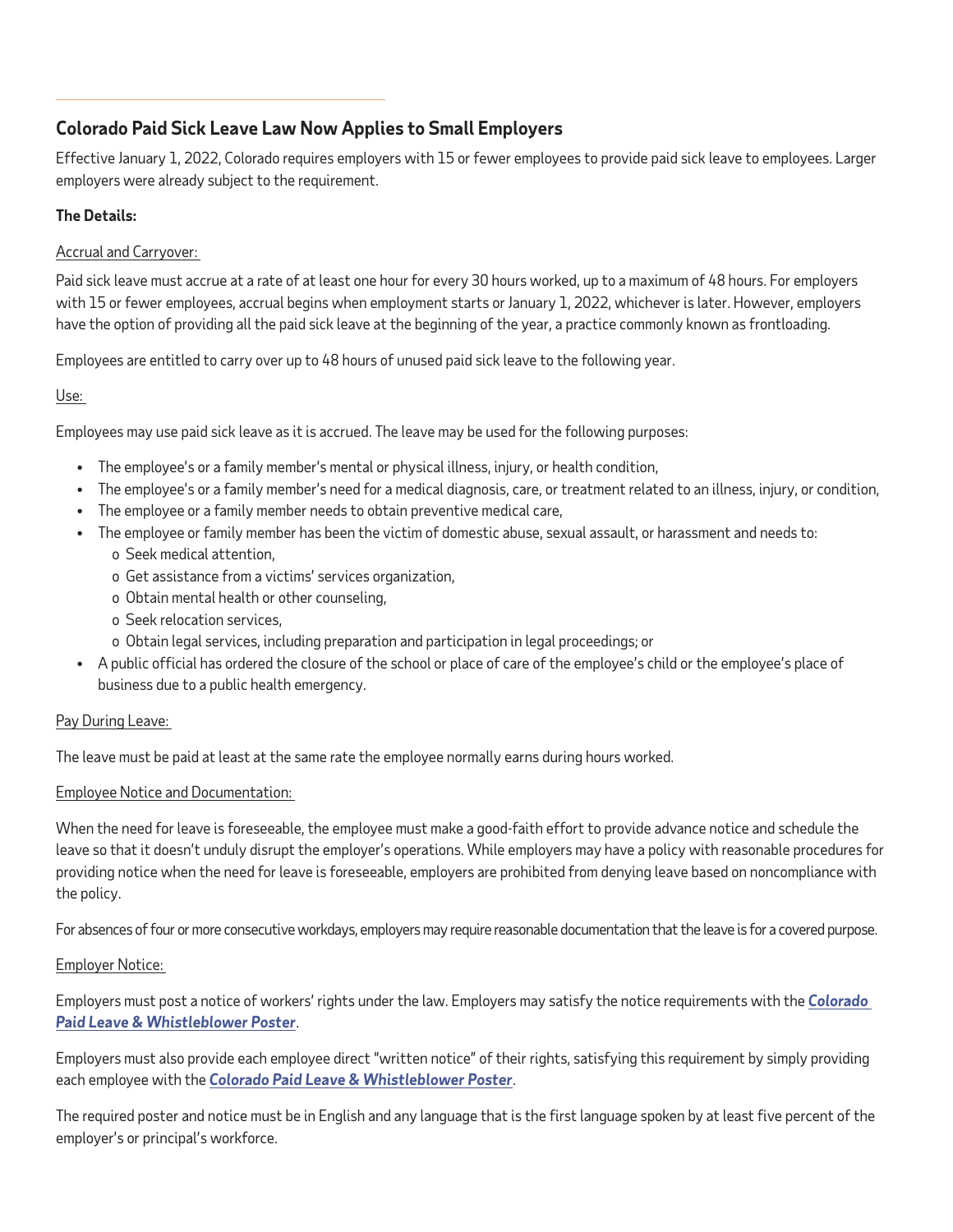#### **Next Steps:**

Review your policies and practices to ensure compliance with paid sick leave requirements. Please contact your dedicated service professional with any questions.

## **Allegheny County, PA Announces Paid Sick Leave Effective Date**

Allegheny County approved an Ordinance that requires certain employers to provide paid sick leave (PSL). The Ordinance takes effect 90 days after the county makes employer-notice material available through its **[website](https://www.alleghenycounty.us/work/index.aspx)**.

**Updated: Allegheny County has posted its paid sick leave ordinance notice, guidelines and FAQs to its website. Although the Ordinance required employers' notice obligations to begin immediately once the law was approved, and for the other provisions of the Ordinance to take effect 90 calendar days after the notice was posted, the County has changed the effective date of all parts of the Ordinance to be December 15, 2021.**

**Note:** The Ordinance is silent on its interplay with the Pittsburgh Paid Sick Days Act, which went into effect in March 2020 and provides paid sick leave to eligible employees who work in the City of Pittsburgh, which is located in Allegheny County. Further guidance on this issue is anticipated.

#### **Covered Employers:**

Employers with 26 or more employees must provide PSL to employees who work in Allegheny County.

#### **Accrual:**

Employees are entitled to accrue at least one hour of PSL for every 35 hours worked in Allegheny County (up to 40 hours of PSL per calendar year). Current employees begin accruing PSL on the effective date of the Ordinance. Employees hired after the effective date begin to accrue PSL on their date of hire. All employees may begin using accrued PSL on the 90th calendar day after they start working for the employer.

**Note:** Under the Ordinance, exempt employees are assumed to work 40 hours per week unless their normal workweek is less than 40 hours.

#### **Carryover:**

Employers that provide 40 hours of PSL each January 1 (commonly known as frontloading) aren't required to carry over unused PSL to the following year. Otherwise, employers must allow employees to carry over up to 40 hours of unused PSL.

#### **Use of Leave:**

Under the Ordinance, an employee may use their PSL for:

- The care, medical diagnosis, or treatment of their own, or a family member's, mental or physical illness, injury, or health condition; and preventive medical care,
- The closure of their place of business by order of a public official due to a public health emergency or an employee's need to care for a child whose school or place of care has been closed by order of a public official due to a public health emergency; or
- The care for a family member when it has been determined by the health authorities or a healthcare provider that their presence in the community would jeopardize the health of others because of their exposure to a communicable disease, regardless of whether the family member has contracted the disease.

#### **Covered Family Members:**

Family members include a grandchild, domestic partner, biological, foster, or adopted sibling; or:

• An employee's child (biological, adoptive, or foster child, step-child, legal ward, domestic partner's child, or a child to whom the employee stands in place of a parent),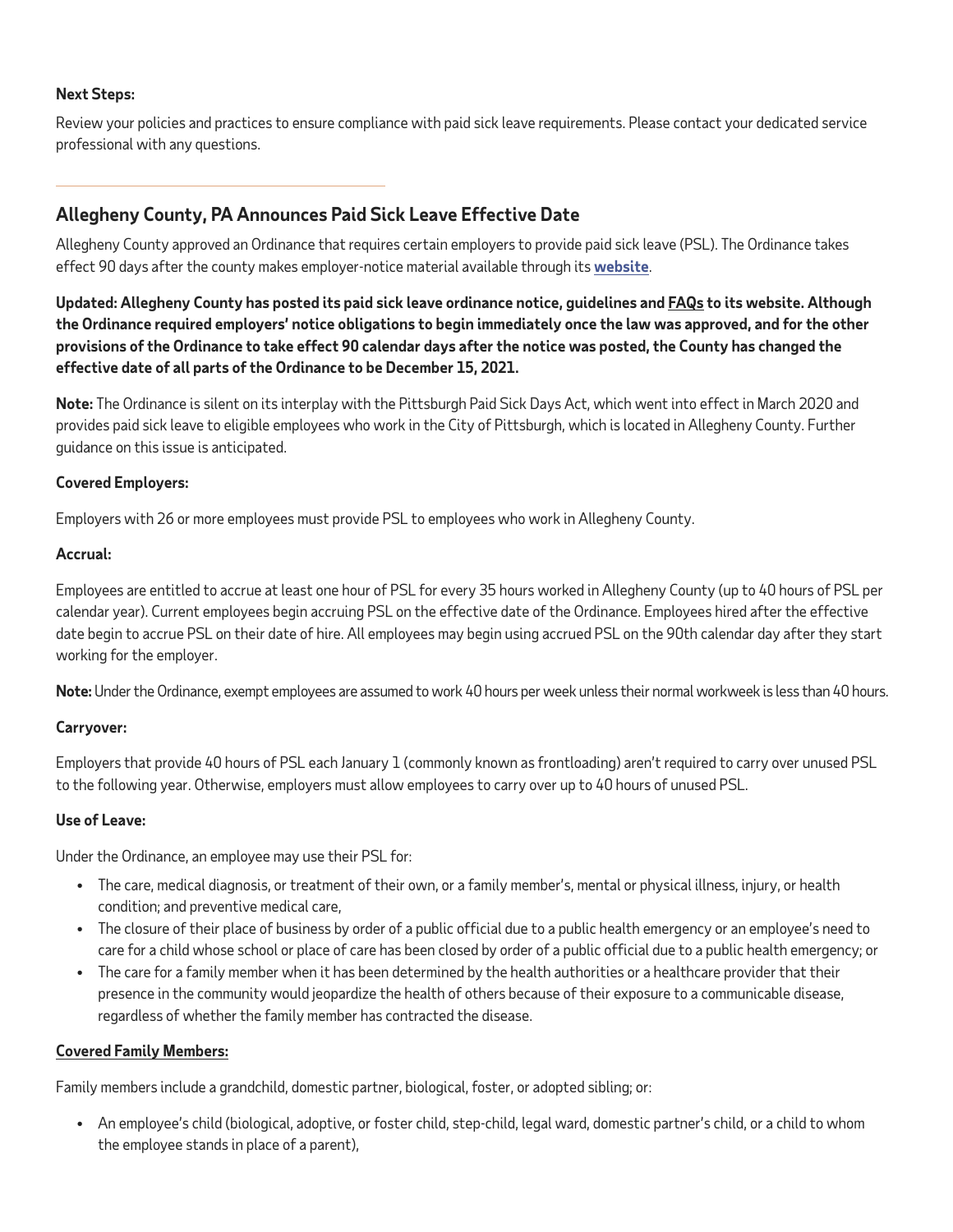- A biological, foster, adoptive, or step-parent, or legal guardian of an employee or an employee's spouse or domestic partner or a person who stood in place of a parent when the employee was a minor child,
- A person to whom the employee is legally married under the laws of any state,
- A grandparent or spouse or domestic partner of a grandparent; or
- Any individual for whom the employee has requested and received permission from the employer to care.

#### **Pay During Leave:**

Employers must compensate employees with at least at the same base rate of pay and with the same benefits (including health care) as an employee would have earned. This excludes compensation for lost tips or commissions.

Employers aren't required to provide financial or other reimbursements for an employee's unused, accrued PSL if an employee is terminated, resigns, retires, or undergoes other separation from employment. However, if the separated employee is rehired within six months by the same employer, the employer must reinstate any previously accrued PSL and allow the employee to use and accrue upon their rehire date.

#### **Employer Requirements:**

#### **Notice:**

Effective immediately, employers must provide employees with written notice (to be provided by the county and posted on its website) on their entitlement to PSL, the amount of PSL, the terms of its use, that retaliation against employees who request or use PSL is prohibited, and that each employee has the right to file a complaint with the county if the employer denies or retaliates against them for using PSL required under the Ordinance.

#### **Recordkeeping:**

Employers must retain records that document hours worked and PSL taken by employees for a period of two years.

## **Notification Policy:**

An employer may set their own notification policy on how soon before an employee's shift the employee must make their request for PSL, provided that:

- The policy is reasonable and doesn't obstruct an employee's use of PSL.
- If the employer doesn't maintain their own notification policy, the employee's request must be provided at least one hour before their shift.
- If the need for PSL isn't foreseeable by the employee, the employee makes a good-faith effort to notify the employer as soon as possible.

#### **Employee Notice and Documentation:**

Employees must request PSL from their employer and, when possible, include the request the anticipated duration of the absence.

If an employee knows of their need to use PSL in advance, such as a scheduled appointment with a healthcare provider, employers may require reasonable advance notice as long as it doesn't exceed seven days prior to the start of the anticipated PSL.

An employee must make a reasonable effort to schedule PSL in a manner that doesn't unduly disrupt business operations.

#### **Reasonable Documentation:**

For PSL that lasts three (or more) full, consecutive days, employers may require an employee to present reasonable documentation that the PSL was used for a purpose covered under the Ordinance. Documentation that is signed by a healthcare professional indicating the necessity of the PSL must be considered reasonable documentation. An employer may not require an explanation containing the precise nature of the illness.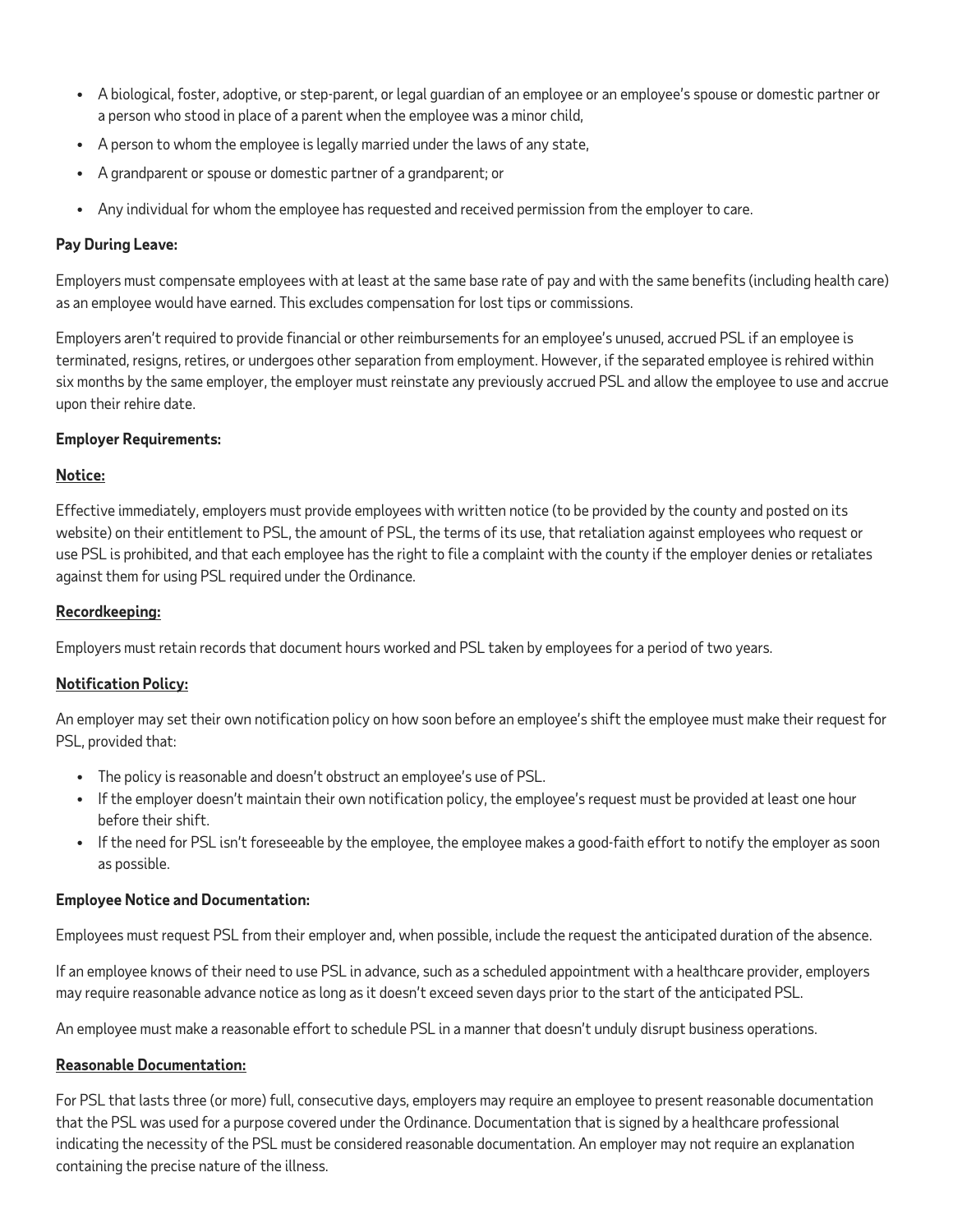#### **Prohibited Employer Actions:**

Under the Ordinance, employers are prohibited from:

- Requiring an employee to use accrued PSL time to search for or find a replacement worker to cover the time that they take PSL as a condition for providing PSL; or
- Having a control policy to count PSL taken under the Ordinance as an absence that may lead to or result in discipline, discharge, demotion, suspension, or any other adverse action unless the employee doesn't follow the required notification and documentation procedures.

#### **Nonretaliation and Enforcement:**

Employers are prohibited from retaliating or discriminating against an employee who exercises their rights under the Ordinance. Employers will be presumed to have retaliated if they take adverse action against an employee within 90 days of an employee:

- Filing a complaint with the county or a court alleging a violation,
- Informing anyone about, or cooperating in the investigation or prosecution of, an employer's alleged violation,
- Opposing any policy, practice, or act that is unlawful under the Ordinance; or
- Informing anyone of their rights under the Ordinance.

#### **Confidentiality and Nondisclosure:**

Employers are prohibited from requiring the disclosure of details relating to an employee's or an employee's family member's medical condition as a condition of providing PSL. Such information is confidential and may only be disclosed with the employee's written permission under applicable federal and state privacy laws.

#### **Compliance Recommendation:**

Employers in Allegheny, PA should review their policies and procedures to ensure compliance with the paid sick leave requirements under the Ordinance and the updated effective date of **December 15, 2021**, for the entire ordinance.

## **New York City Requires COVID-19 Child Vaccination Leave**

New York City has amended its Earned Safe and Sick Time Act (Int. 2448-2021) to allow employees to use paid sick time for COVID-19 child vaccinations. The amendments are retroactive to November 2, 2021 and are set to expire on December 31, 2022.

#### **The Details:**

Employers in New York City must provide an employee who is a parent of a child under the age of 18 or the parent of an older child who is incapable of self-care due to a mental or physical disability four hours of paid sick leave to accompany a child to receive a COVID-19 vaccine injection or to care for a child experiencing temporary side effects from a COVID-19 vaccine injection. This time must be granted per vaccine injection and per child.

**Note:** A parent is defined as biological, foster, step- or adoptive parent, or a legal guardian of a person, or a person who currently stands in place of a parent.

#### Pay Requirement:

Under the law, employers must pay employees their regular rate of pay (not including tip credits or allowances) for COVID-19 child vaccination time by the next regular payday after an employee uses the COVID-19 vaccination time.

#### Retroactivity Requirements:

The law is also retroactive for employees who took unpaid time off between November 2, 2021, and December 24, 2021. Employers should compensate their employees for the time spent on any applicable COVID-19 child vaccination no later than the payday for the next regular payroll period beginning after December 24, 2021.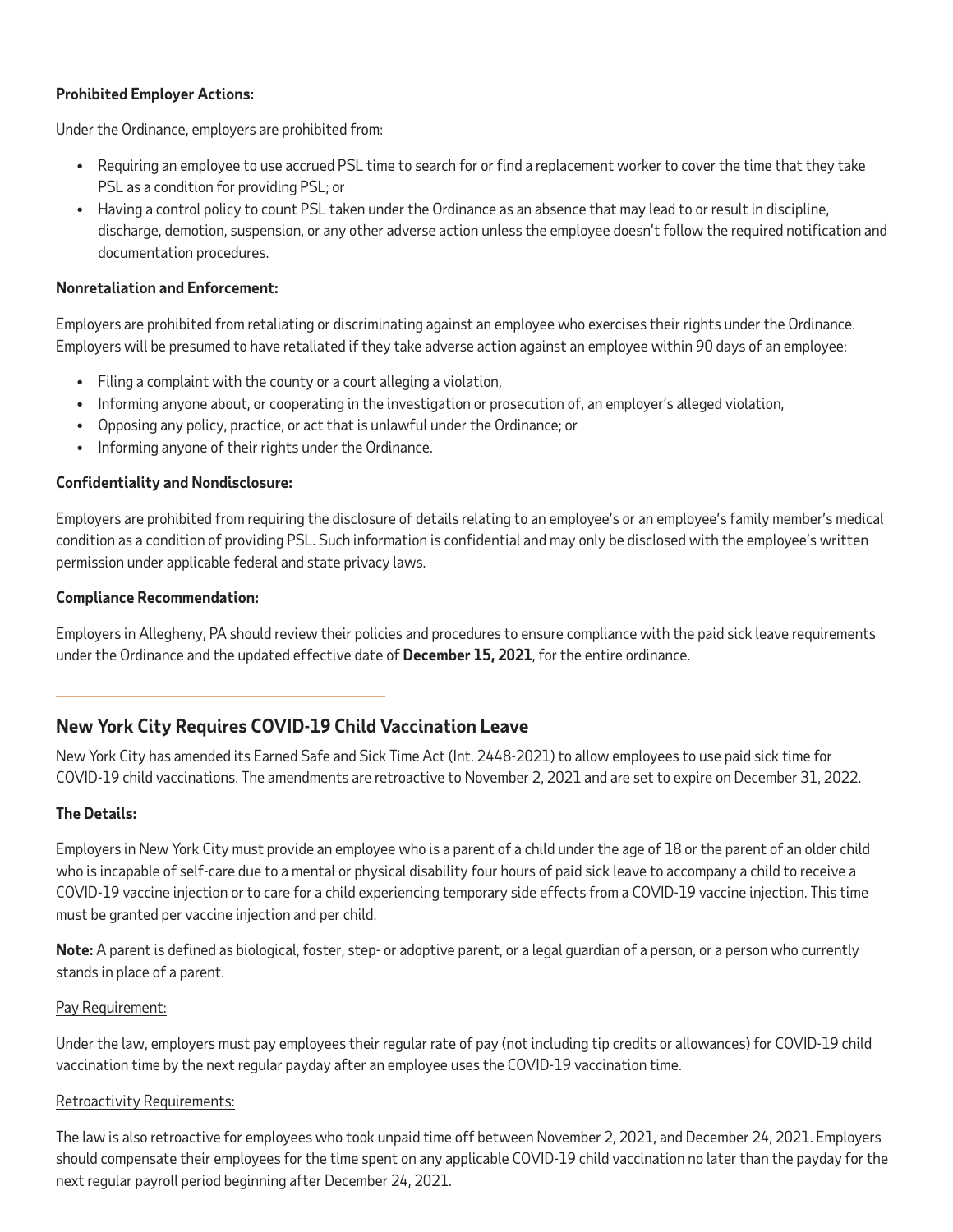#### Employee Notification:

Under Int. 2448-2021, employers may require reasonable advance notice, up to seven days prior to using COVID-19 child vaccination time, when the need is foreseeable. Otherwise, employers may require an employee to provide notice as soon as practicable.

#### Reasonable Documentation:

Employers can also require employees who use Child COVID-19 Vaccination time to provide reasonable documentation within seven days that shows the employee's child received a COVID-19 vaccination.

#### Prohibited Employers Actions:

The law bans employers from requiring an employee to work extra hours or find a replacement employee due to an absence taken for COVID-19 child vaccination time or from taking adverse actions against employees that use COVID-19 child vaccination time or exercise their rights under Int. 2448-2021.

#### Enforcement:

An employer who fails to comply could face penalties equal to the greater of three times the wages they should have paid or \$250 for each instance they unlawfully compensated an employee for COVID-19 child vaccination time. Employers may also face penalties of \$500 for each instance of COVID-19 child vaccination time that they unlawfully deny or charge against an employee's accrued paid safe and sick time.

The law also includes a 60-day phase-in period during which the Department of Consumer and Worker Protection will provide a written notice to noncompliant employers. Noncompliant employers will then have 15 days to ensure compliance before facing penalties.

#### **Next Steps:**

New York employers should review their time-off policies, time and attendance records, forms, and practices. They should also train their supervisors to ensure compliance with Int. 2448-2021 and refer to legal counsel with implementation inquiries. Please contact your dedicated service professional with any questions.

## **New York City Enacts Employee Vaccination Requirements**

New York City has enacted an Order that establishes worker COVID-19 vaccination requirements, creates recordkeeping obligations, and includes a posting requirement. The Order took effect on December 27, 2021.

#### **The Details:**

All private-sector employers in New York City must verify that their employees are vaccinated against COVID-19.

#### Covered Workers:

All workers in New York City that perform in-person work or interact with the public while conducting business must show proof that they received at least one dose of a COVID-19 vaccine, starting **December 27, 2021**. This includes requiring non-employee workers, such as contractors, to provide vaccination proof to their employers.

**Note:** The **[Order](https://www1.nyc.gov/assets/doh/downloads/pdf/covid/covid-19-vaccination-workplace-requirement.pdf)** does not apply to covered entities or individuals that are already subject to another Order of the Commissioner of the Department, Board of Health, the Mayor, or a State or federal entity that requires them to maintain or provide proof of full vaccination. Entities covered by the OSHA ETS rule that allows either employee vaccination or testing must still comply with this order and require workers to be vaccinated if they do not have a reasonable accommodation.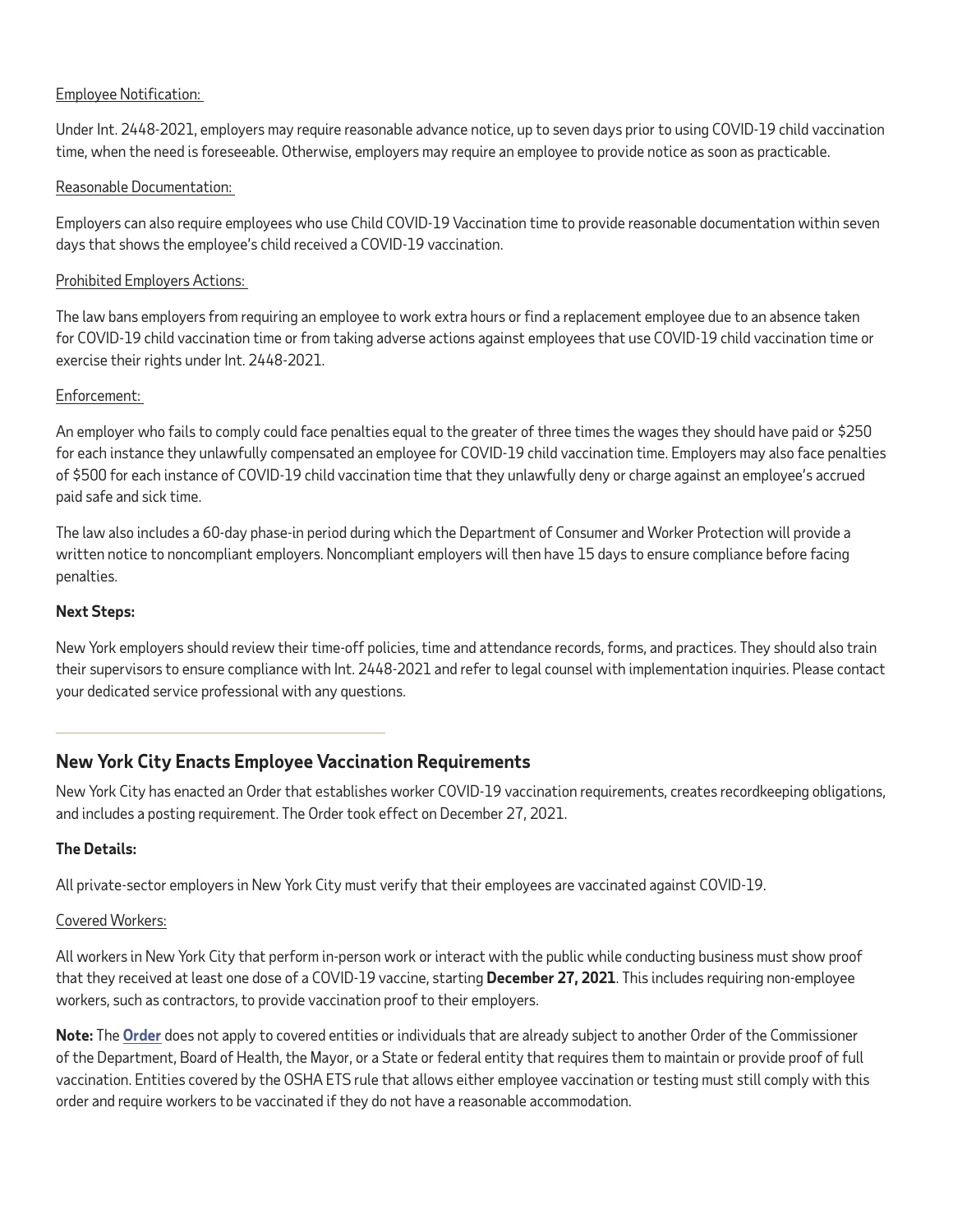#### Workplace Vaccination Requirement:

Workers in New York City that perform in-person work or interact with the public while conducting business must show proof that they received at least one dose of a COVID-19 vaccine, starting December 27, 2021. After which, workers who received a first dose of a two-dose vaccine will have 45 days to show proof of their second dose.

Under the Order, businesses may request that a contractor's employer confirm proof of vaccination. Those that do so must keep a log of the requests and confirmations.

**Note:** Workers are prohibited from submitting a weekly negative COVID-19 test as an alternative to getting vaccinated.

#### Prohibited Actions:

Businesses are prohibited from allowing an unvaccinated worker to come to the workplace. This includes a vehicle if an employee works in the presence of at least one other person.

#### Verifying Worker Vaccinations:

Employers must verify each worker's proof of vaccination. This may be done using the **[proofs of vaccination that are accepted for](https://www1.nyc.gov/site/doh/covid/covid-19-vaccines-keytonyc.page#vaxproof)  [Key to NYC](https://www1.nyc.gov/site/doh/covid/covid-19-vaccines-keytonyc.page#vaxproof)** (a photo or hard copy of a CDC vaccination card, NYC COVID Safe App, New York State Excelsior Pass, CLEAR's Digital Vaccine Card, CLEAR Health Pass, Official Vaccine Record, or a photo or hard copy of the official vaccination record of a vaccine administered outside the U.S. for one of the following vaccines: AstroZeneca/SK Bioscience, Serum Institute of India/COVISHIELD and Vaxzevria, Sinopharm, or Sinovac).

Employers may verify an employee's proof of COVID-19 vaccination by either:

- Having a copy of a worker's proof of vaccination or a record of reasonable accommodation with supporting documentation,
- Checking each worker's proof of vaccination before they enter the workplace each day and keeping a record of each verification; or
- Creating a paper or electronic record for each worker that includes the worker's name, whether the worker is fully vaccinated, and a record of reasonable accommodation with supporting documentation. The record for workers who submitted proof of their first dose must also contain the date by which the employee can provide proof of a second dose (no later than 45 days after submitting proof of the first dose).

#### Recordkeeping Requirement:

Employers must treat all records that are created or maintained as confidential and be prepared to make their records available for inspection, as required by law.

#### Notice Requirement:

Employers must complete and post in a public place a **[certificate](https://www1.nyc.gov/assets/doh/downloads/pdf/covid/covid-19-vaccination-workplace-requirement-affirmation.pdf)** that affirms they are in compliance with the Order. This must be done by December 27, 2021.

#### Exceptions:

The Order does not require employers to collect proof of COVID-19 vaccination for people that:

- Work alone (at home or otherwise) and who do not have in-person contact with co-workers or others while conducting business,
- Enter the workplace briefly for a limited purpose (for example: using the restroom);
- Are non-NYC resident performing artists, college or professional athletes, and anyone who accompanies them; or
- Have requested reasonable accommodations for either medical or religious reasons.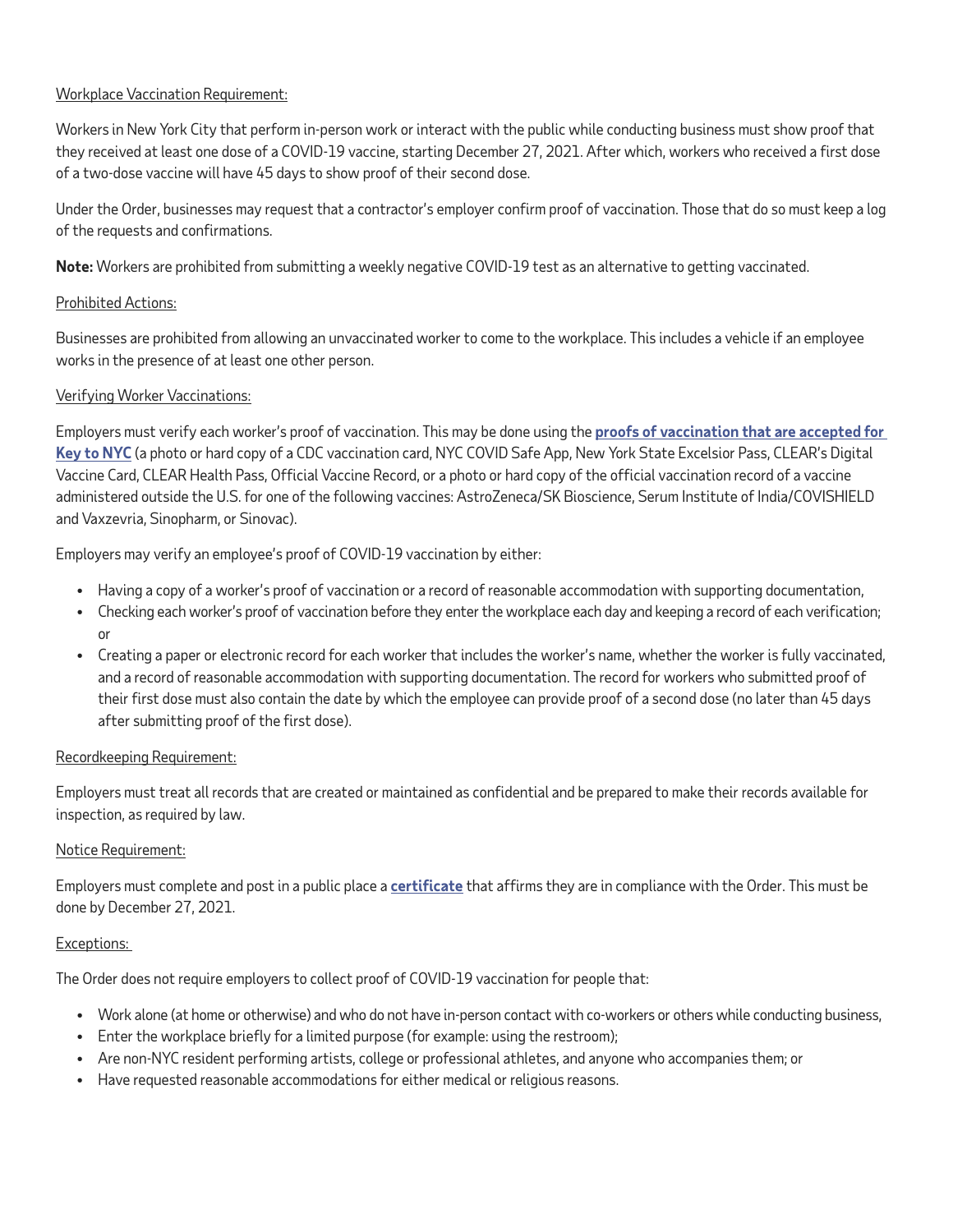#### Reasonable Accommodation:

Workers who have a sincerely held religious belief (not a social or political belief) or a medical condition that prevents them from being vaccinated may apply for a reasonable accommodation. Workers who request such an accommodation must do so by December 27, 2021. While a reasonable accommodation request is pending, employers may permit workers to continue coming into the workplace.

New York City published checklists to guide employers in evaluating requests for reasonable accommodations, which can be found **[here](https://www1.nyc.gov/assets/doh/downloads/pdf/covid/vaccination-workplace-accommodations.pdf)**. New York City has stated that employers who complete checklists to evaluate accommodation requests should maintain copies to serve as a record for any exemptions or accommodations that are granted.

**Note:** With regard to religious exemption requests, New York City published a form that includes questions an employer may ask of employees to determine the sincerity of their religious accommodation request. Employers should review the questions included on the form with their legal counsel to ensure they comply with other antidiscrimination laws that may apply to the employer, such as Title VII and the New York State Human Rights Law.

#### Penalties:

Employers who refuse to comply may be subject to a fine of \$1,000 and escalating penalties thereafter if the violations persist.

#### **Next Steps:**

New York City employers should consult with legal counsel to discuss the impact of the Order on their vaccination policies and practices and review the **[FAQs sheet](https://www1.nyc.gov/assets/counseltothemayor/downloads/Workplace-FAQ.pdf)** provided by the City.

For further help with the Order, small businesses may call the NYC Department of Small Business Services hotline (888-727-4692) or visit **[COVID-19 Commissioner Orders and Advisories](https://www1.nyc.gov/site/doh/about/hearings-and-notices/official-notices.page)** to review existing vaccine requirements that may impact their business or employees.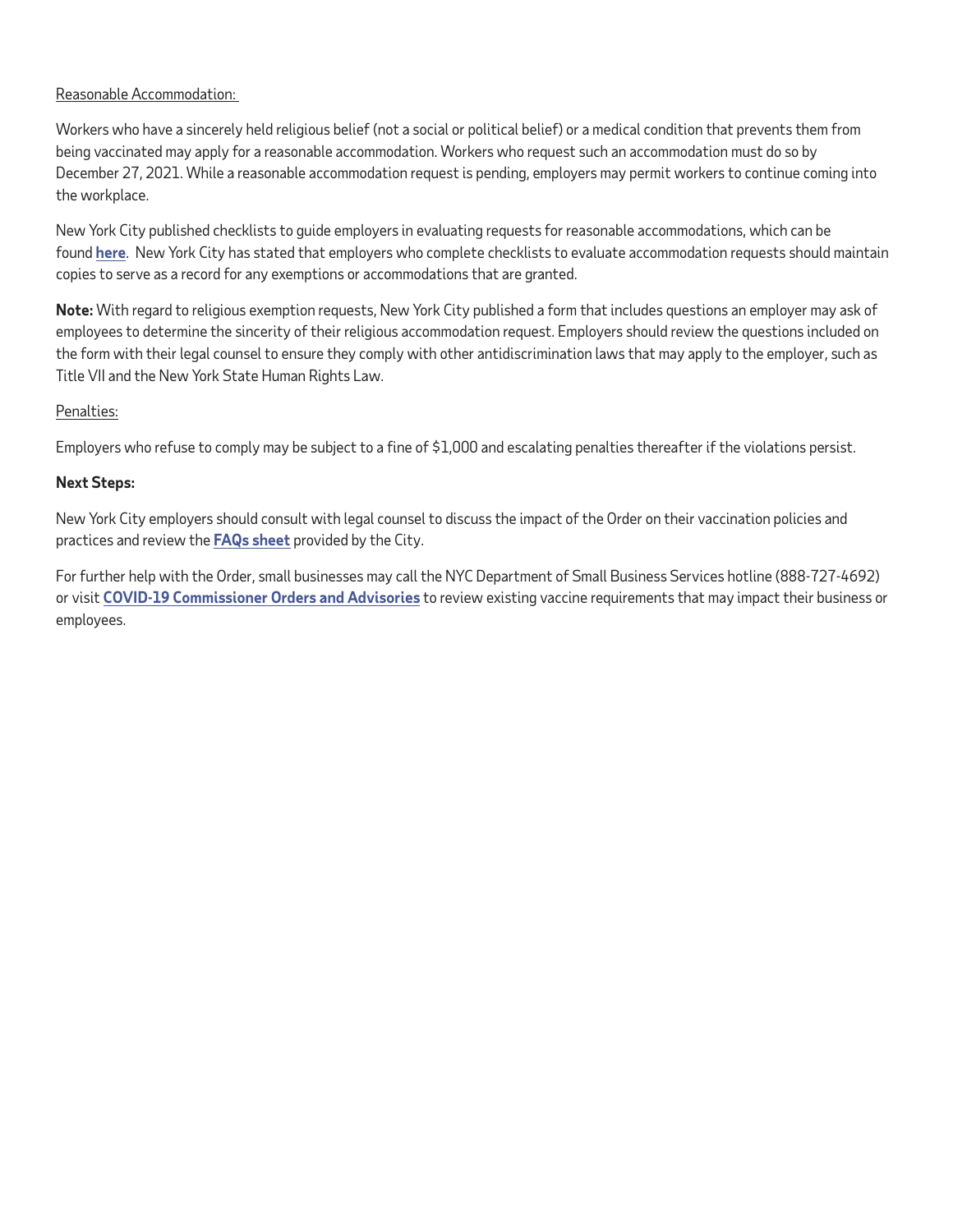

## **California Releases 2022 Publication DE 44**

The California Employee Development Department (EDD) has issued the January 2022 version of the California Employer's Guide commonly known as Publication DE 44 (Pub 44). The Pub DE 44 is published annually and provides California employers guidance on a number of topics including:

- Definition of employee (vs contractor)
- State payroll taxes
- Definition of wages
- Amounts to be withheld for California personal income tax
- California withholding schedules and tables
- Unemployment insurance taxes
- Unemployment benefits

#### **Compliance Recommendations:**

Clients should review the information contained in Pub DE 44 to verify their understanding of the employer's responsibilities in withholding and remitting California state income taxes.

For a copy of Pub DE 44, click on the link provided below.

**[https://edd.ca.gov/pdf\\_pub\\_ctr/de44.pdf](https://edd.ca.gov/pdf_pub_ctr/de44.pdf)**

## **State of Washington Delays Collection of Long-Term Care Payroll Tax**

It was previously reported that on April 21, 2021, Washington State Governor Jay Inslee signed into law Senate Bill 1323 (SB 1323) implementing a payroll tax to support the nation's first state-run long-term care (LTC) services and support trust program. Under the legislation, beginning January 1, 2022, Washington employers were required to withhold 0.58 percent from all employee wages and remit those payments to the state quarterly. **The requirement to withhold the LTC premiums starting January 1, 2022 and remit to the state has now been delayed.**

**Delay:**

 $\overline{a}$ 

**On December 17, 2021, Governor Jay Inslee along with Senator Andy Billig and Speaker Laurie Jinkins announced that the requirement for employers to remit LTC premiums paid by its employees to the state has now been delayed. The announcement stated in part as follows:**

**"I have been in ongoing discussions with legislators about the long-term care bill, which is set to begin collecting funds in January. This bill will help provide much-needed care and coverage for Washingtonians as they age. However, legislators have identified some areas that need adjustments and I agree. We need to give legislators the opportunity to make refinements to the bill. Therefore, I am taking measures within my authority and ordering the state Employment Security Department not to collect the premiums from this program from employers before they come due in April. My actions mean that the state will not collect those funds until the Legislature sorts through these issues. While legislation is under consideration to pause the withholding of LTC fees, employers will not be subject to penalties and interest for not withholding fees from employees' wages during this transition." - Gov. Jay Inslee**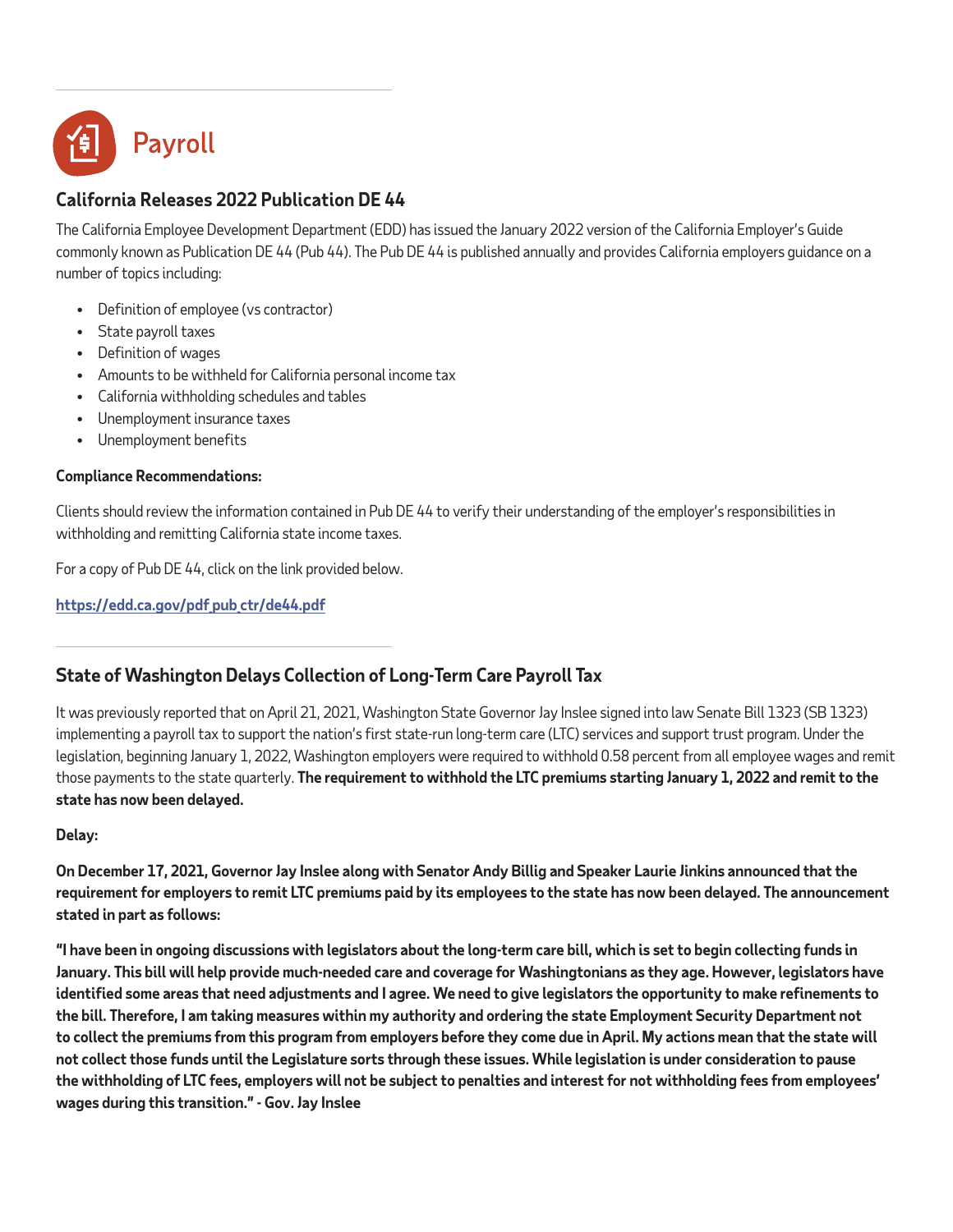**"Delaying implementation of the Washington Cares Fund premium assessment through the 2023 legislative session allows the Legislature time to pass the policy reforms that are ready to go now and to consider further recommendations from the Long Term Care Commission.**

**"In addition to delaying the premium assessment, we also support employers pausing premium collections from employees in Washington so lawmakers can take necessary action. While we cannot direct employers not to collect, we strongly encourage them to pause on collecting premiums from employees, giving us time to pass legislation extending implementation dates until next year. We know that this extra time will allow us to find solutions and craft updates to the Fund that allows Washingtonians to age with dignity in their own homes." - Sen. Andy Billig and Speaker Laurie Jinkins.** 

To access, Governor Inslee's announcement on the delay, click on the link provided below.

**<https://www.governor.wa.gov/news-media/inslee-billig-jinkins-statement-delaying-wa-cares-fund-premium-assessment>**

For more information on the Washington Long Term Act, click on the link provided below which provides a copy of SB 1323.

**<http://lawfilesext.leg.wa.gov/biennium/2021-22/Pdf/Bills/House%20Passed%20Legislature/1323-S.PL.pdf?q=20210510142616>**

## **Howard County, MD Enacts Local Minimum Wage**

Howard County, MD has enacted a minimum wage ordinance that requires employers to pay at least a certain minimum wage rate for work performed in Howard County depending on whether the employer is a government employer, large employer, small employer or paying a tipped employee.

**Note:** As of January 1, 2022, the minimum wage in Maryland is \$12.50 per hour and tipped employees must receive at least \$3.63 cash wages. The federal minimum wage remains at \$7.25 per hour and tipped employees must receive at least \$2.13 cash wage for tipped employees. Where employees are entitled to more than one minimum wage, employers must pay the higher amount.

#### **Howard County Government Employers:**

| Effective July 1, 2022 | \$15.00 per hour |
|------------------------|------------------|
| Effective July 1, 2024 | \$16.00 per hour |

#### **Large Employers (15 or more employees):**

| Effective April 1, 2022   | \$14.00 per hour |
|---------------------------|------------------|
| Effective January 1, 2023 | \$15.00 per hour |
| Effective January 1, 2025 | \$16.00 per hour |

**Small Employers** (employers with 14 or fewer employees, tax exempt employers under Code Sec. 501(c)(3), employers providing "home health services," or food service facilities employers). A food service facility generally includes: A restaurant, coffee shop, cafeteria, short order cafe, luncheonette, tavern, sandwich stand, soda fountain, retail market, or retail bakery outlet.

| Effective April 1, 2022   | \$12.50 per hour |
|---------------------------|------------------|
| Effective January 1, 2023 | \$13.25 per hour |
| Effective January 1, 2024 | \$14.00 per hour |
| Effective January 1, 2025 | \$14.75 per hour |
| Effective January 1, 2026 | \$15.50 per hour |
| Effective July 1, 2026    | \$16.00 per hour |

**Note:** The minimum wage rates will be adjusted annually beginning on January 1, 2027, based on the annual average increase in the consumer price index for urban consumers (CCPI-U Baltimore-Columbia-Towson, Maryland averages).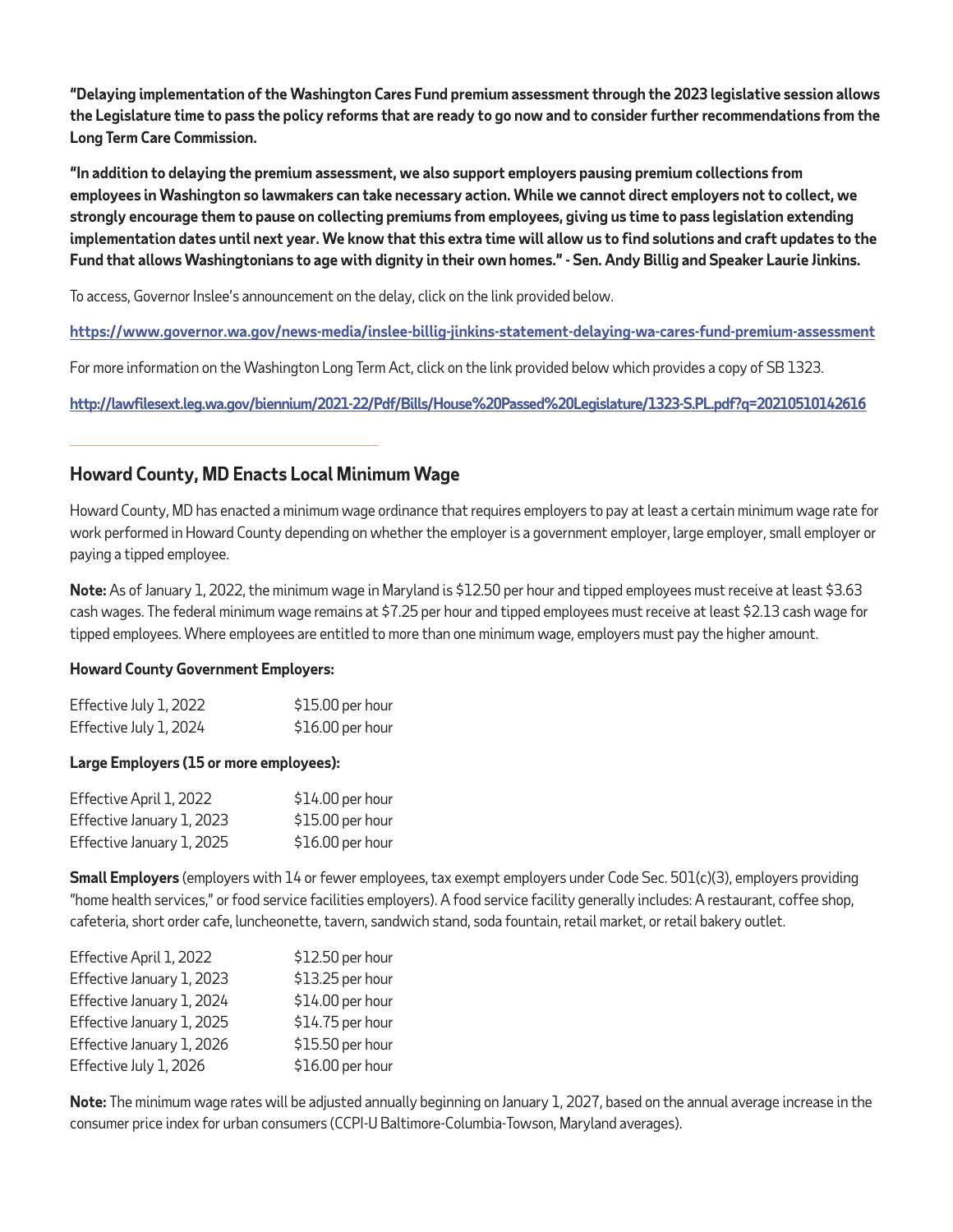#### **Tipped Employees:**

Tipped employees must be paid at least \$3.63 in cash wages per hour.

#### **Exceptions:**

The amounts noted above for Howard County do not apply to the following types of employees:

- Employees under age 18 (**Note:** Employers must pay these employees at least 85% of Howard County minimum wage),
- Employees under age 16 and who work no more than 20 hours per week,
- Those employed as part of the training in a special education program,
- Individuals employed as a hand-harvest laborer and paid on piece-rate basis,
- A child, parent, spouse, or another member of the immediate family; and
- An employee who is in a non-administrative capacity at an organized camp.

#### **Compliance Recommendations:**

Employers subject to the Howard County provisions should pay in accordance with the rates noted above for services provided by their employees within Howard County.

For a copy of the ordinance, click on the link provided below.

**<https://apps.howardcountymd.gov/olis/LegislationDetail.aspx?LegislationID=12879>**

## **Portland, ME Hazard Pay Regulations Expired After January 13, 2022**

On January 3, 2022, the Portland, Maine Council revoked the city's COVID-19 emergency order, which had been in place since March 2020. However, the order remained in effect through January 13, 2022.

The order contains a provision that requires hazard pay of one and a half times (1.5) Portland's regular minimum wage which, as of January 1, 2022, is \$13.00. Consequently, employees through January 13, 2022, needed to be paid at least \$19.50 per hour. Under the Portland minimum wage ordinance, tipped employees must be paid at least 50 percent of the minimum wage resulting in a cash minimum wage of at least \$9.75 per hour through January 13, 2022.

#### **The Details:**

Portland, Maine voters approved a referendum in November of 2020 amending the city's minimum wage ordinance by incrementally increasing the regular minimum wage \$1.00 per hour annually as follows:

| January 1, 2022 | \$13.00 per hour |
|-----------------|------------------|
| January 1, 2023 | \$14.00 per hour |
| January 1, 2024 | \$15.00 per hour |

On January 1, 2025, and each January 1st thereafter, the minimum hourly wage then in effect must be increased by the increase, if any, in the cost of living.

The amended ordinance also included a provision requiring hazard pay as follows:

"For work performed during a declared emergency, effective Minimum Wage rate established by this ordinance shall be calculated as 1.5 times the regular minimum wage rate."

"Employer" is defined as "[a]ny individual, group of individuals, partnership, association, corporation, business trust, or any other entity or group of persons or entities who employs or exercises control over the wages, hours, or working conditions of any Employee and who has a place of business within the City limits."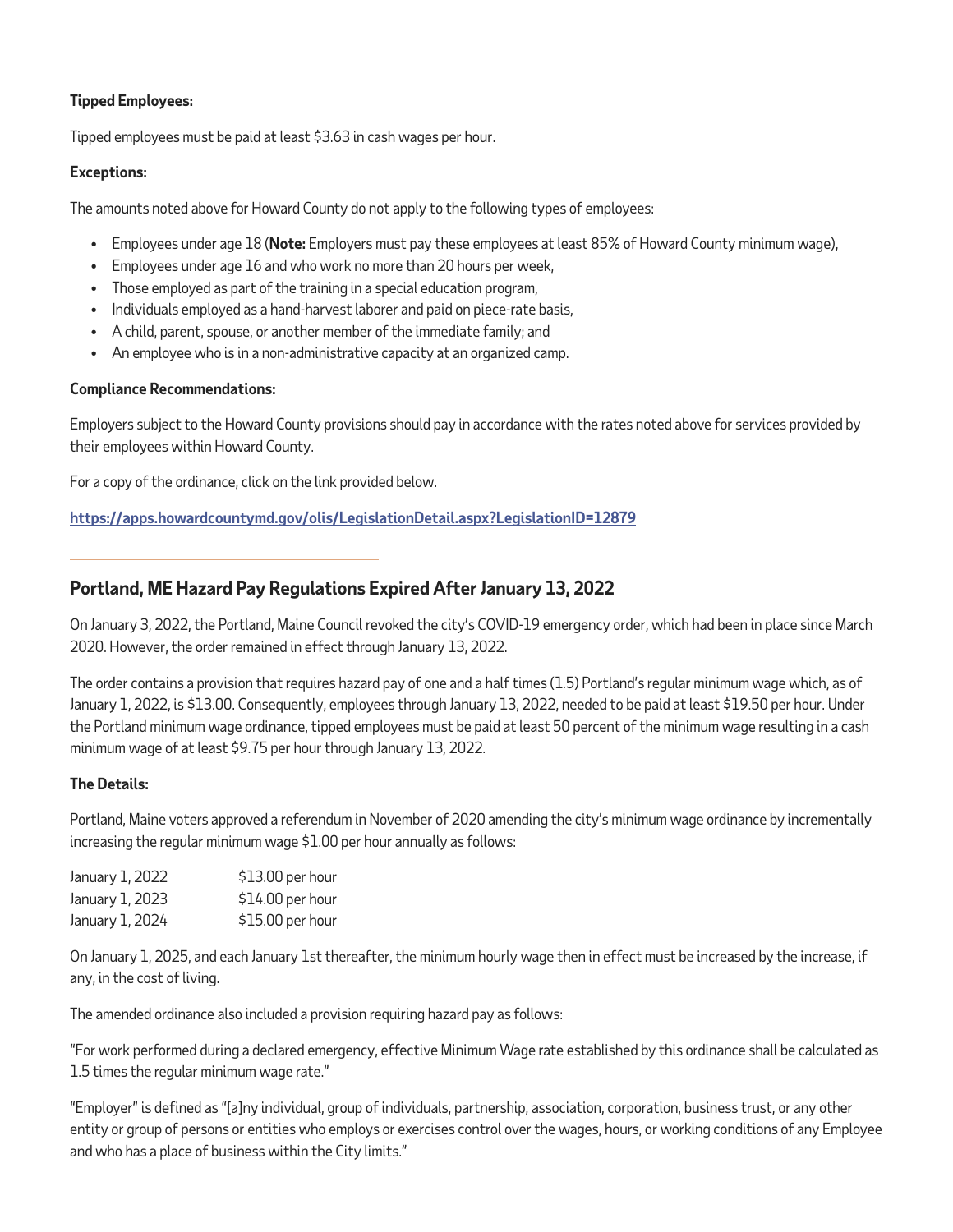"Employee" means "[a]ny person who performs work for an Employer for monetary compensation within the municipal limits of the City."

Consequently, nearly every employee (e.g., full-time, part-time, seasonal, and temporary workers) performing work in Portland will be eligible for a hazard minimum wage of \$19.50 per hour through January 13, 2022.

#### **Exception:**

The hazard pay provision does *not* apply; however, "to work performed under a teleworking arrangement allowing the employee to work from home."

#### **Next Steps:**

Portland, Maine employers through January 13, 2022, must have paid employees (with the exception of remote employees) at least \$19.50 per hour and tipped employees must have been paid at least \$9.75 in cash wages. Effective January 14, 2022, employers must pay employees at least \$13.00 per hour and tipped employees must be paid at least \$6.50 per hour in cash wages.

## Time & Labor

## **California Amends COVID-19 Prevention Rules Again**

The California Division of Occupational Safety and Health (Cal/OSHA) has revised emergency rules related to protecting workers from COVID-19. The changes took effect**January 14, 2022**.

## **The Details:**

By way of background, Cal/OSHA adopted COVID-19 prevention emergency temporary standards (ETS) in late 2020. Under the Cal/ OSHA ETS, most employers must establish, implement, and maintain an effective, written COVID-19 Prevention Program that contains specified elements. Cal/OSHA last amended its ETS in June 2021.

## Key Changes Effective January 14:

Here are some of the key changes to the Cal/OSHA ETS that will take effect January 14, 2022:

- The notice requirements for situations in which there is workplace exposure to a COVID-19 case are clarified.
- Employees who are exempted from wearing a face covering due to a medical or mental health condition, or disability and cannot wear a non-restrictive alternative must physically distance at least six feet from others and either be fully vaccinated or tested at least weekly for COVID-19.
- In addition to the scenarios already covered by existing rules, employers must make COVID-19 testing available at no cost and during paid time to employees who were fully vaccinated before the "close contact" with a COVID-19 case occurred, even if they are asymptomatic.
- During outbreaks and major outbreaks, employers must make weekly testing (outbreaks) or twice-weekly testing (major outbreaks) available even to asymptomatic fully vaccinated employees in the exposed group.
- Asymptomatic employees who have recently recovered from COVID-19 and those who are fully vaccinated aren't required to be excluded from the workplace after "close contact" but must wear a face covering and maintain six feet of physical distancing for 14 calendar days following the last date of contact. Employers must provide these employees with information about any applicable precautions that the California Department of Public Health (CDPH) recommends employees take after having close contact with a COVID-19 case.
- The period of time before an employee can return to work after "close contact" or COVID-19 illness has been revised to be consistent with current CDPH guidelines. These timeframes will automatically update if CDPH updates its guidelines.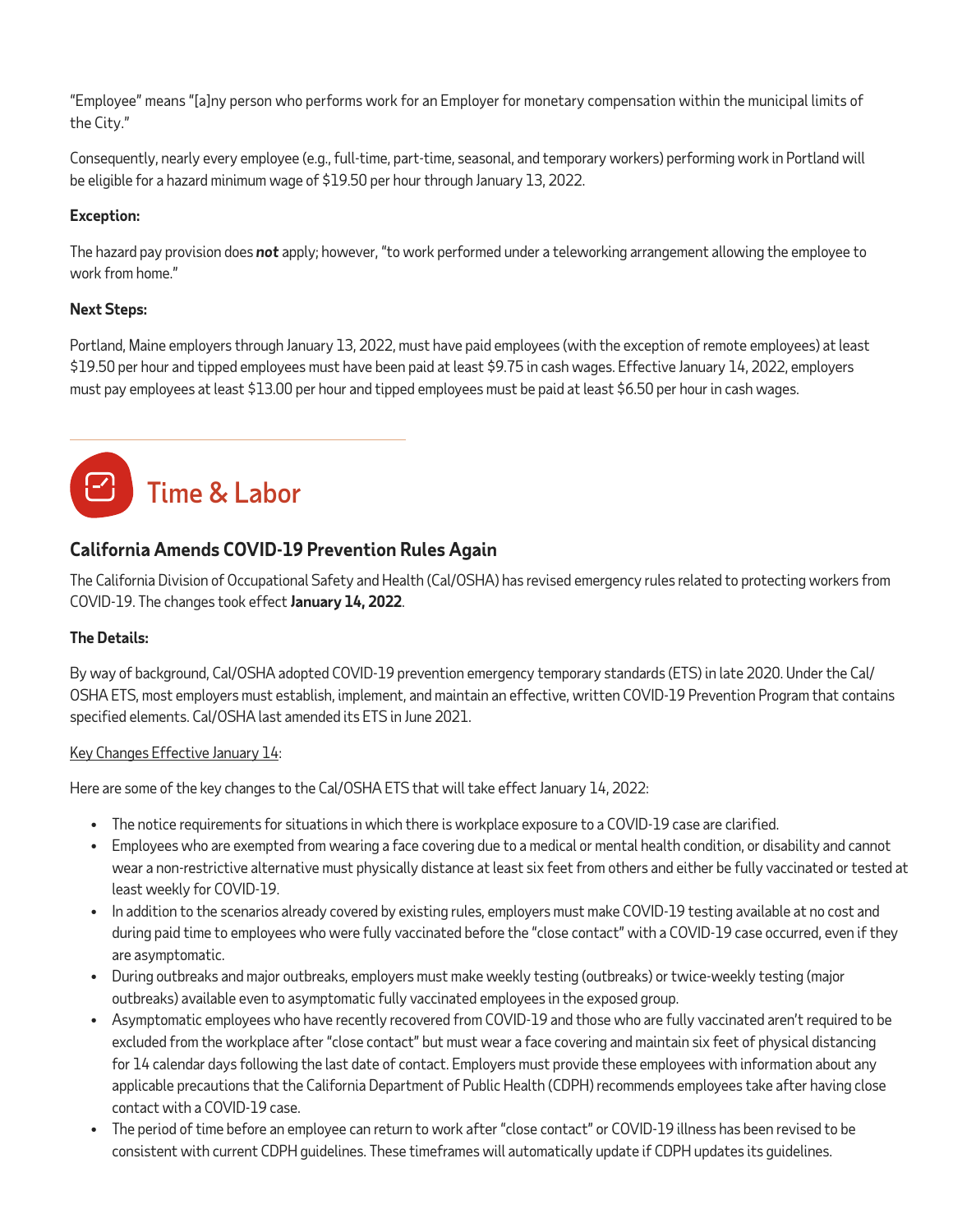- The definition of "worksite" is amended to specifically exclude the employee's personal residence, locations where an employee works alone, and remote work locations chosen by the employee.
- The definition of "COVID-19 test" is amended to provide more detailed information on acceptable tests and specifically exclude tests that are self-administered and self-read unless observed by the employer or an authorized telehealth proctor.
- The definition of "face coverings" is amended to include more specific detail on the different types of acceptable face coverings.
- The definition of "fully vaccinated" is amended to note the minimal amount of time workers need to wait between the first and second shot of a two-dose vaccine.

#### **Next Steps:**

- Read the revised Cal/OSHA ETS in full (a preview is available **[here](https://www.dir.ca.gov/OSHSB/documents/Dec162021-COVID-19-Prevention-Emergency-txtcourtesy-2nd-Readoption.pdf)**).
- Ensure your written COVID-19 Prevention Program complies by January 14, 2022.

**Note:** Cal/OSHA is expected to publish an updated model COVID-19 Prevention Program soon, which will be available **[here](https://www.dir.ca.gov/dosh/coronavirus/ETS.html)**.

## **Minnesota OSHA Suspends Enforcement of Vaccination and Testing Rule**

Minnesota OSHA (MNOSHA) has announced that it will suspend enforcement of the state's emergency temporary standard (ETS), which requires that employers with 100 or more employees ensure that employees either be vaccinated against COVID-19 or produce a weekly negative test.

#### **The Details:**

The state's ETS is identical to a federal ETS issued in late 2021. On January 13, 2022, the U.S. Supreme Court blocked the federal government from enforcing the federal ETS pending future court proceedings. Shortly after the U.S. Supreme Court's decision was released, MNOSHA announced it will suspend enforcement of the state ETS pending future developments.

#### **Next Steps:**

If you have 100 or more employees and fall within the requirements of the state ETS, watch for developments closely. For now, MNSOHA won't enforce the state ETS but strongly encourages employers to continue to implement the requirements of the ETS.

## **Oregon Amends Final Rule on COVID-19 Workplace Risks**

The Oregon Occupational Safety and Health Division has amended its rule (OAR 437-001-0744), which covers requirements for masks, physical distancing, and cleaning to combat COVID-19. The amended rule went into effect December 21, 2021.

#### **The Details:**

#### Cleaning Protocols:

**Previous Rule:** Employers were required to regularly clean and sanitize all common areas. In addition, employers must clean and disinfect common areas, high-touch-surfaces, and any shared equipment under the employer's control that a person who has COVID-19 either used or had direct physical contact with, depending on the timing of the exposure.

**What's Changed:** The amended final rule now only requires employers in healthcare settings to regularly clean or sanitize all common areas. However, employers must provide employees time and supplies to clean more frequently than required, or if they use shared equipment. Employers are still required to clean and disinfect areas known to be infected with COVID-19.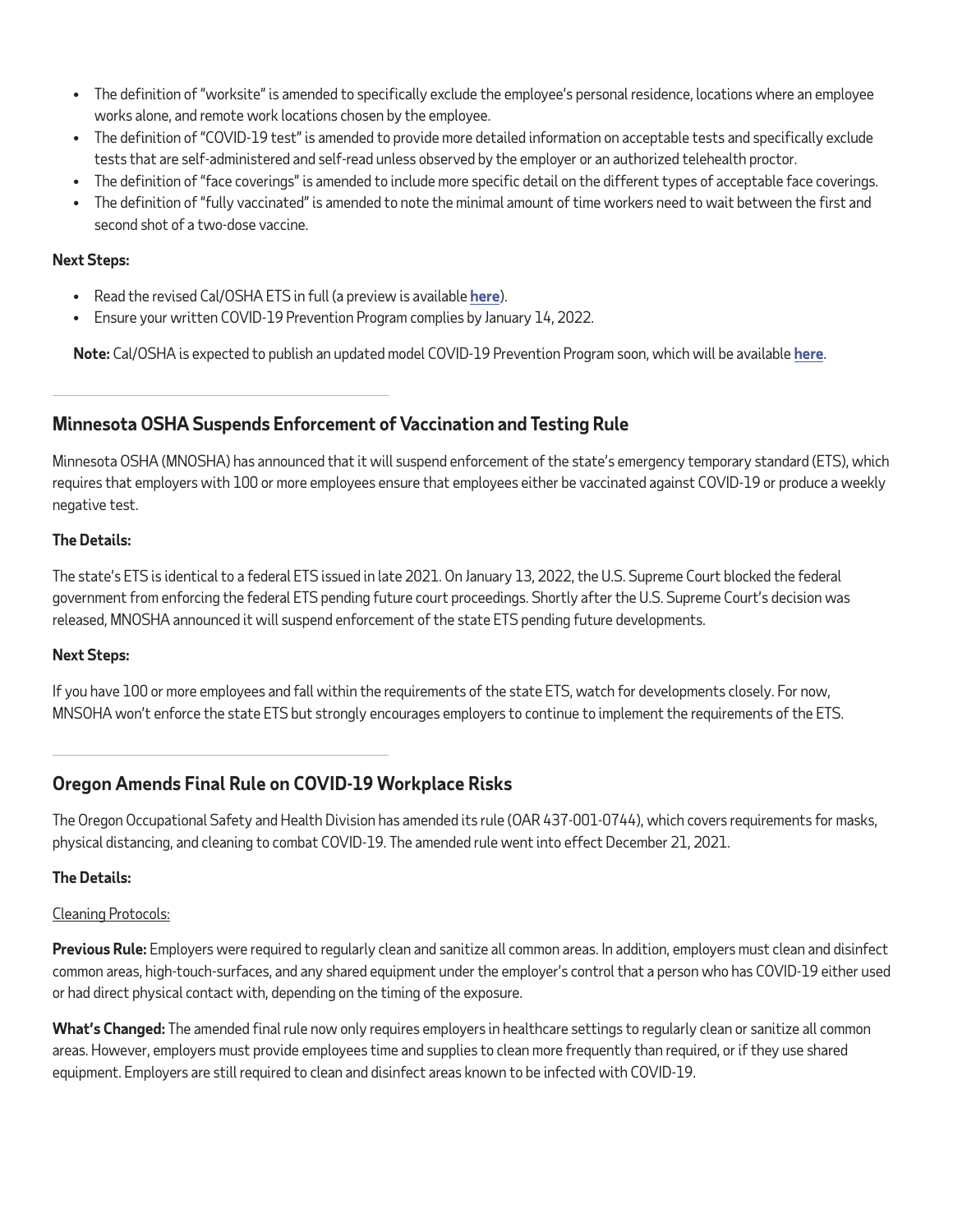#### Masks:

**What's Changed:** Employers must provide masks, face coverings or shields at no cost and allow an employee to wear a face covering even when it is not required. They must also implement the indoor mask requirements of OR. Admin. **[R. 333-019-1025](https://www.oregon.gov/oha/PH/DISEASESCONDITIONS/COMMUNICABLEDISEASE/REPORTINGCOMMUNICABLEDISEASE/Documents/rules/2021/Indoor and outdoor masking-1025/333-019-1025-TEMP_Notice-to-IPs__FINAL-updated_11.23.2021.pdf)**, unless the person is:

- Under five years of age (or under two years of age in public transportation or transport hubs),
- Doing an activity that makes wearing a mask, face covering or face shield not feasible, for instance, while showering, eating, drinking, or sleeping,
- Is in a room or vehicle that is shared solely with members of the same household; or
- Is required to briefly remove their mask, face covering, or face shield because their identity needs to be confirmed, such as security checks at banks or with law enforcement. While the covering is removed, the person should limit their speaking.
- Under the amended rule, healthcare employers must also ensure that all individuals in the workplace wear a mask, face covering, or face shield when:
- Working inside and social distancing of six feet can't be consistently maintained; or
- An employee shares a room with one or more others and the total square feet does not provide at least 100 square feet per person.

#### Social Distancing:

**Existing Rule:** All employers must ensure social distancing of six feet from co-workers.

**What's Changed:** Oregon OSHA only requires the implementation of social distancing in healthcare and transit settings. All healthcare employers must ensure that work activities and workflows eliminate the need for an employee to be within six feet of another person to perform their duties unless the employer determines and can show that social distancing is not feasible for certain work activities.

#### Protected Benefits for Medical Removal:

**Existing Rule:** Employees ordered to quarantine or isolate by a healthcare or local public official (medical removal) must be permitted to return to their previous duties, if still available, without any adverse action because they had to quarantine or isolate.

**What's Changed:** Certain healthcare employers with more than 10 employees must provide the following benefits to employees who are engaged in direct patient care or in direct support of such care if the employee undergoes medical removal:

- The benefits the employee would normally be entitled to while working,
- **Employers with 500 or more employees:** The same regular (non-overtime) pay the employee would have received had the employee not been absent from work, up to a maximum of \$1,400 per week, until the employee is able to return to work; or
- **Employers with fewer than 500 employees:** The same benefits as required by employers with 500 or more employees, but starting the third week of an employee's removal, an employer may reduce the pay to two-thirds of the same regular pay the employee would have received had they not been absent from work, up to \$200 per day (generally \$1,000 per week).

**Note:** Employers will only be responsible for compensating the amount they owe, less the amount of compensation for lost earnings that an employee receives from any other source.

#### **Next Steps:**

Oregon employers should train employees on the updated COVID-19 information and safety requirements and ensure that their health and safety policies align with the amended regulations. Please contact your dedicated service professional with any questions.

## **Rhode Island Enacts COVID-19 Emergency Enforcement Rules**

Rhode Island has enacted emergency rules to help prevent the spread of COVID-19. The rules are in effect from December 29, 2021, to April 21, 2022.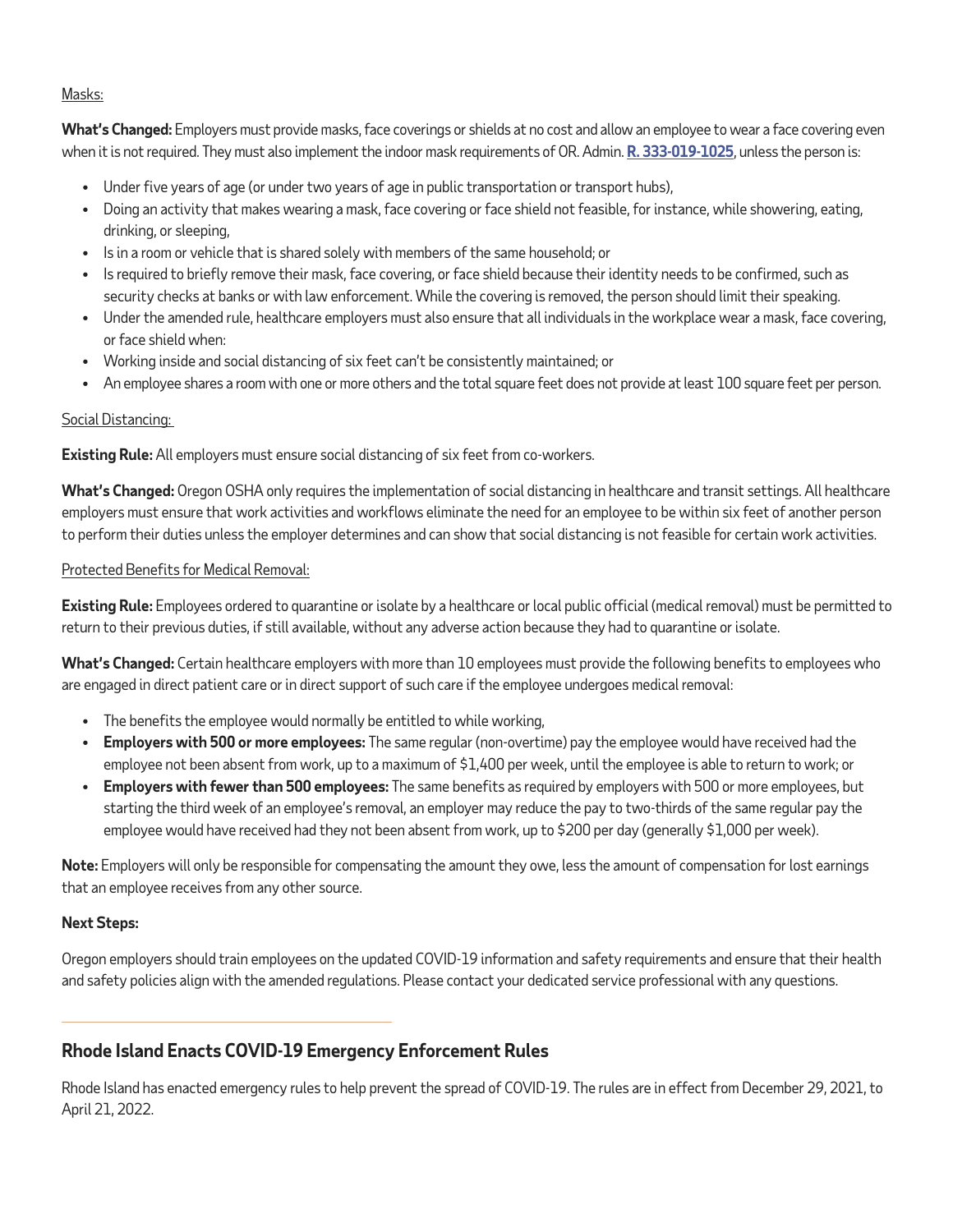## **The Details:**

#### Covered Employers:

The emergency rules cover recreation, entertainment, historical and cultural establishments, along with retail and service businesses, restaurants and bars, venues of religious and faith-based organizations, catered events, and office-based and other public and private employers.

#### Masking Requirements:

Establishments with indoor capacities of 250 or more people must require everyone to wear a mask while indoors, regardless of their vaccination status. Those with a capacity of fewer than 250 people may exempt a person from the indoor mask requirement if the person can provide proof of vaccination. Under the rules, capacity is the maximum number of people allowed by the fire marshal, not the actual number of people present.

For catered events, capacity is the number of guests in attendance. In these events, if there are more than 250 guests, everyone must be masked, regardless of vaccination status. However, if there are fewer than 250 guests, the event host and/or venue operator must implement either: (1) an event-wide indoor masking requirement; (2) a proof of vaccination requirement; or (3) require individuals to either show proof of vaccination or wear masks indoors.

#### Notice Requirements:

Employers must post a sign about the mask requirement at all entrances of an establishment as well as information on proof of vaccination requirements, if applicable. Although Rhode Island's Department of Health provides examples of appropriate posters (**Masks, [Proof of](https://health.ri.gov/publications/posters/Proof-of-Vaccination-Required.pdf)  [Vaccination](https://health.ri.gov/publications/posters/Proof-of-Vaccination-Required.pdf)**, and **[Masks or Proofs of Vaccination](https://health.ri.gov/publications/posters/Mask-or-Proof-of-Vaccination-Required.pdf)**), an employer can also create their own poster. Those that do must include one of the following applicable statements on their poster in bold print:

- A MASK OR PROOF OF VACCINATION IS REQUIRED IN THIS ESTABLISHMENT,
- MASKS ARE REQUIRED IN THIS ESTABLISHMENT, or
- PROOF OF VACCINATION IS REQUIRED IN THIS ESTABLISHMENT.

#### Enforcement:

Each individual violation of the rules may result in a penalty of up to \$500, and every individual that is allowed to enter a premise against the rules counts as a separate and distinct violation.

#### **Next Steps:**

Rhode Island employers should display the workplace poster that is applicable to their business, enforce the required protective protocols, and train their managers and HR personnel on the rules. Please contact your dedicated service professional with any questions.

## **Tennessee Enacts Emergency COVID-19 Quarantine Guidance**

Tennessee has issued an emergency rule that sets forth quarantine procedures related to COVID-19. The rule is effective from December 22, 2021, to June 20, 2022.

#### **The Details:**

The emergency rule provides guidance on quarantine and isolation procedures for businesses and individuals to help prevent the transmission of COVID-19.

#### Business Quarantine:

Under the emergency rule, a private business may be temporarily quarantined when the Commissioner of Health or their designee determines that the potential for transmission of COVID-19 to people on an employer's premises poses a serious public health or safety threat that is not effectively managed by mitigation measures.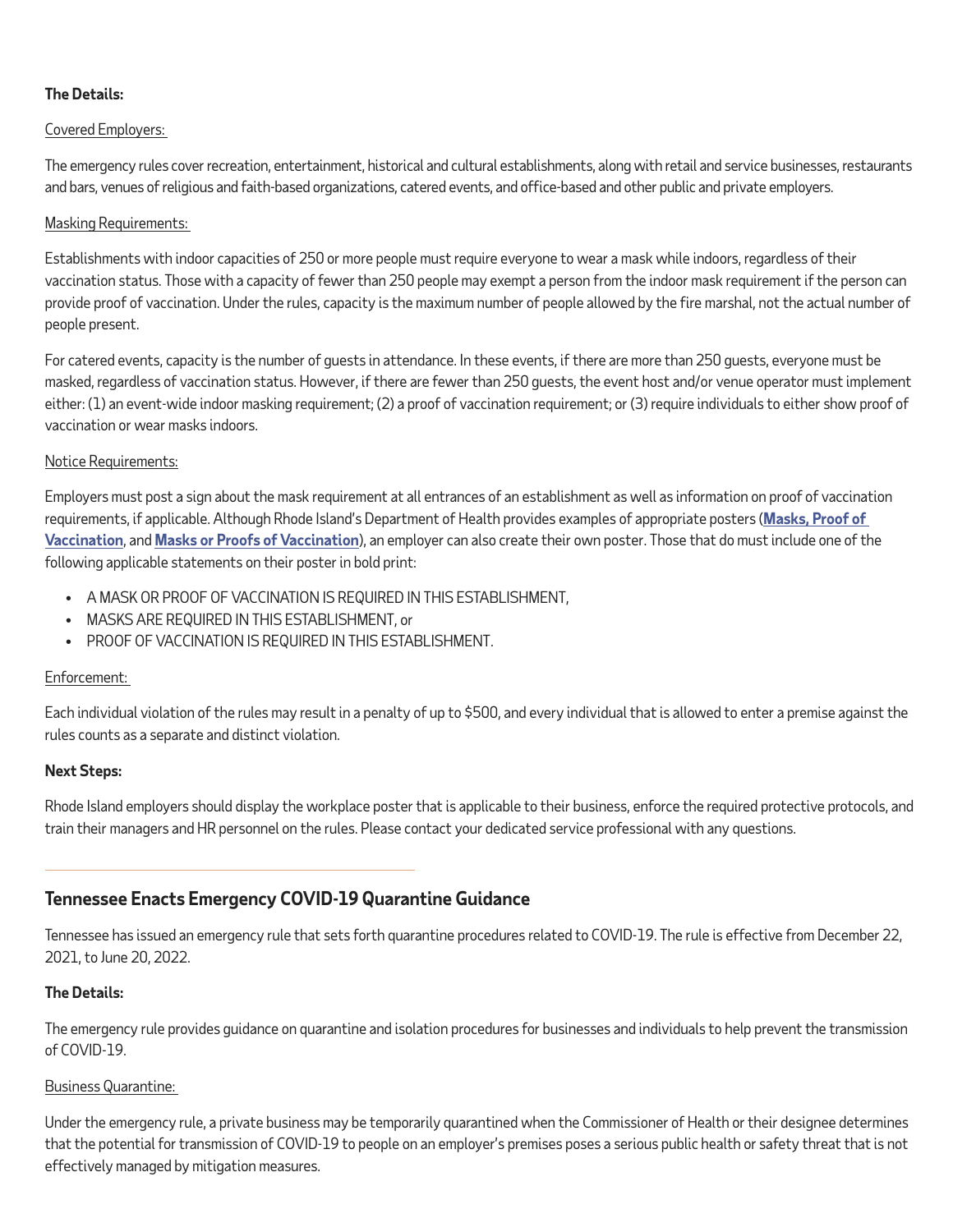**Note:** An employer's quarantine will end when the serious public health or safety threat no longer exists.

#### Individual Quarantine:

Under the emergency rule, a person who tests positive for COVID-19 must immediately isolate for at least 10 days from the date of:

- Their specimen collection that resulted in the positive test result (for individuals without COVID-19 symptoms); or
- The initial onset of symptoms. They must continue to isolate until they can show improvement in symptoms and have been fever-free (without using fever-reducing medication) for at least 24 hours.

**Note:** A person may end isolation at any time following a negative test result for COVID-19.

#### **Next Steps:**

Tennessee employers should train their management, HR personnel and employees on the emergency rule. Please contact your dedicated service professional with any questions.

## **Boston Adopts Vaccination Mandate for Certain Employers**

Boston has announced that certain employers will be required to verify employees are fully vaccinated against COVID-19. Covered employers must check proof of vaccination and post a notice about the COVID-19 vaccine requirement.

#### **The Details:**

#### Covered Employers:

The vaccination mandate applies to employees (and patrons) of the following types of businesses:

- Indoor portions of food service establishments offering food and drink (e.g., bars and restaurants);
- Indoor entertainment, recreational, and event venues (e.g., movie theaters, museums, and music halls); and
- Indoor gym and fitness settings (e.g., commercial gyms and yoga studios).

#### A full list of covered establishments is available **[here](https://www.boston.gov/departments/mayors-office/introducing-b-together#list-of-locations-and-businesses)**.

#### Compliance Deadlines:

- By January 15, 2022, employees must show proof of one at least dose of COVID-19 vaccination.
- By February 15, 2022, employees must show proof of full vaccination.

#### Employees may show proof by providing:

- Their CDC vaccination card;
- A digital image of their CDC card;
- An image of their official immunization record; or
- Verification via a city of Boston app or any other COVID vaccine verification app.

#### Reasonable Accommodations:

The city has provided **[guidance](https://www.boston.gov/sites/default/files/file/2022/01/B Together Accommodation Guidance.pdf)** for handling employee and patron requests for reasonable accommodations. The guidance indicates that reasonable accommodations must be provided to employees who require them because of a medical condition, disability, or other civil-rightsrelated reason, unless if it would cause a direct threat to other customers or employees, including through risk of COVID-19 infection, or impose an undue hardship on the business.

If an employee requests an exception to the vaccine requirement or additional time to provide their proof of vaccination for one of the reasons listed above, employers must engage with them in a cooperative dialogue, or a good faith discussion, to see if a reasonable accommodation is possible, according to the guidance.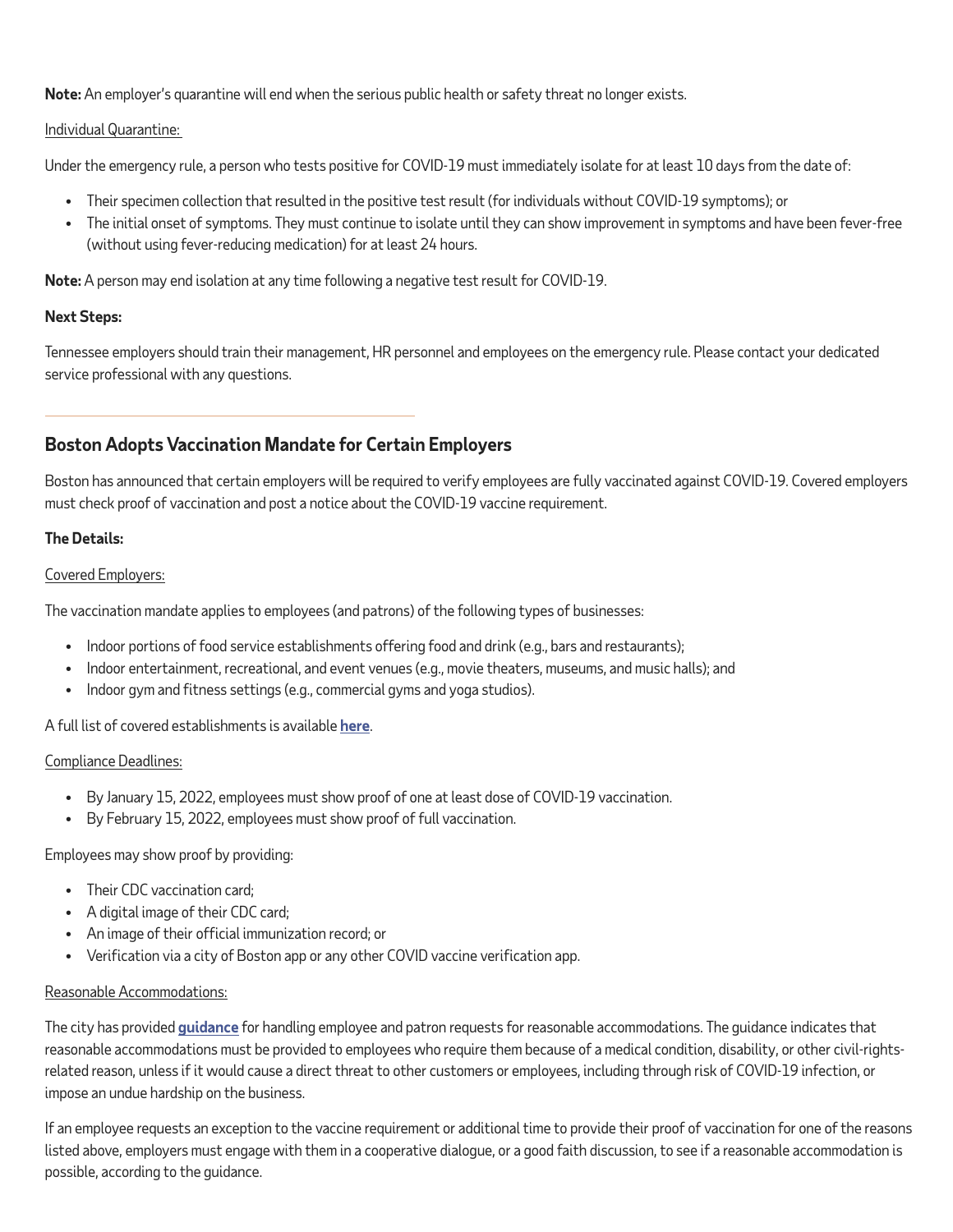Reasonable accommodations can take many forms, such as allowing an employee to work remotely, perform their job duties outside or isolated from other employees or customers, or taking a leave of absence. Notably, the guidance says weekly testing isn't an acceptable accommodation.

**Note:** Employers may have additional reasonable accommodation obligations under federal and/or state law. Additionally, certain employers may be subject to federal vaccination requirements. Employers should consult legal counsel to discuss the impact of these laws on their vaccination policies and practices.

#### **Next Steps:**

If you are a covered employer:

- Consult legal counsel to discuss the impact of the requirement and federal and state law on your vaccination policies and practices.
- Refer to the city's **[resources](https://www.boston.gov/departments/mayors-office/introducing-b-together)**.
- Notify employees.
- Place a public notice at the front entrance stating that proof of vaccination is required. The notice is available for download **[here](https://drive.google.com/drive/folders/18P3uNGL1vKMkU_XyeTjC2Rs4Su97QvIv)**.
- Train supervisors on how to enforce the requirements.

## **Chicago Adopts Vaccination Mandate for Certain Employers**

Chicago has issued a public health order that requires certain employers to verify employees are fully vaccinated against COVID-19. If employees aren't fully vaccinated, they must wear a mask when interacting with patrons and provide proof of a weekly negative COVID-19 test. The requirements take effect **January 3, 2022**.

**Note:** The Order also requires covered employers to verify the vaccination status of patrons.

#### **The Details:**

#### Covered Employers:

The **[public health order](https://www.chicago.gov/content/dam/city/sites/covid/health-orders/Health-Order_2021-2_12-21-21_FINAL.pdf)** applies to the following entities:

- **Indoor Dining:** Establishments where food or beverages are served, including, but not limited to, restaurants, bars, fast food establishments, coffee shops, tasting rooms, cafeterias, food courts, dining areas of grocery stores, breweries, wineries, distilleries, banquet halls, and hotel ballrooms; and
- **Indoor Fitness:** Gyms and fitness venues, including, but not limited to, gyms, recreation facilities, fitness centers, yoga, Pilates, cycling, barre, and dance studios, hotel gyms, boxing and kickboxing gyms, fitness boot camps, and other facilities used for conducting indoor group fitness classes; and
- **Indoor entertainment and recreation venues where food or beverages are served:** Including, but not limited to, movie theaters, music and concert venues, live performance venues, adult entertainment venues, commercial event and party venues, sports arenas, performing arts theaters, bowling alleys, arcades, card rooms, family entertainment centers, play areas, pool and billiard halls, and other recreational game centers.

#### Requirements for Covered Employers:

All covered employers must:

- Determine the vaccination status of each employee.
- Require each vaccinated employee to provide acceptable proof of vaccination status, including whether they are fully or partially vaccinated.
- Treat any employee who doesn't provide one of the acceptable forms of proof of vaccination as not fully vaccinated.
- Covered employers must ensure that employees who aren't fully vaccinated and who report at least once every seven days to a workplace where other individuals such as coworkers or customers are present are: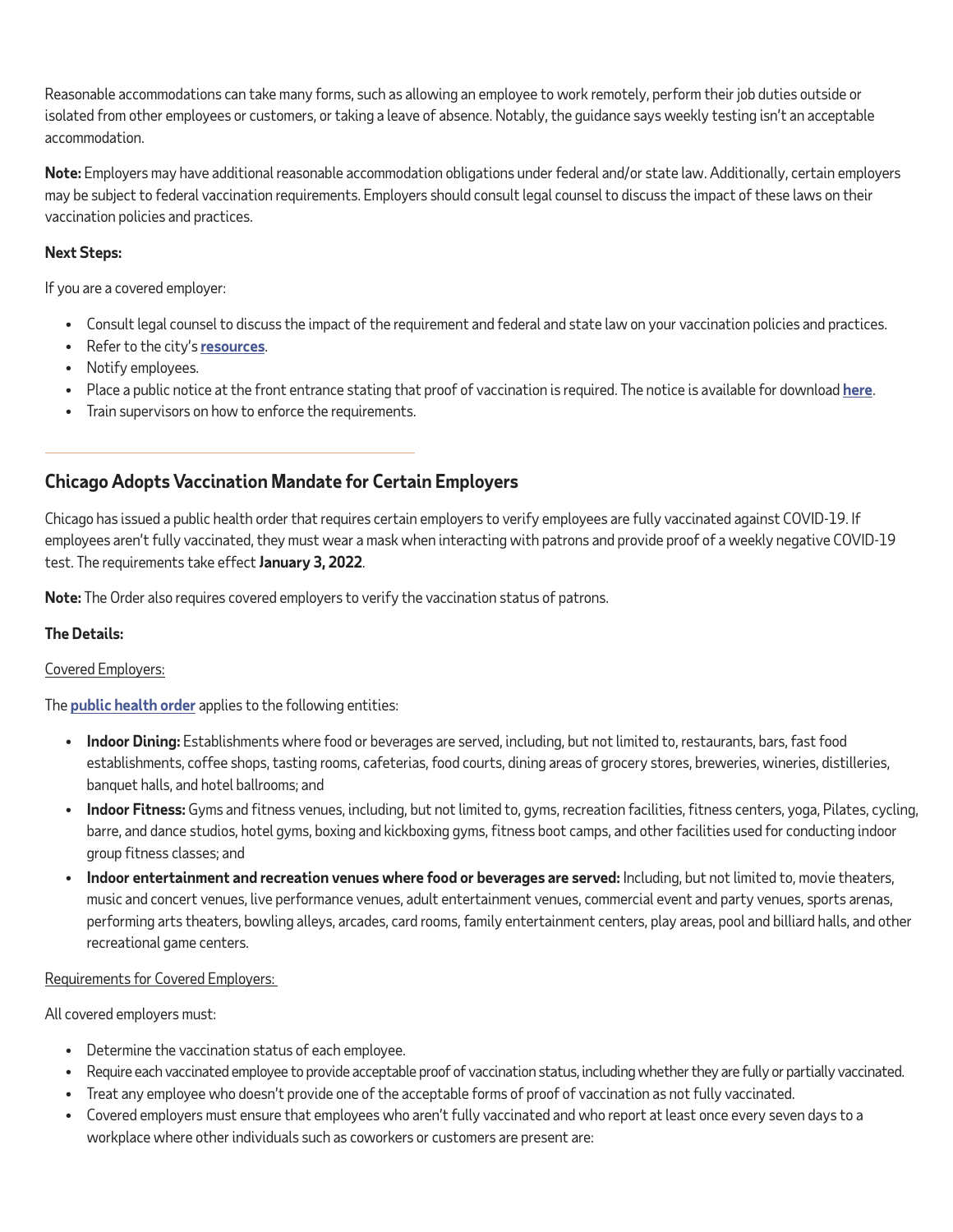- Tested for COVID-19 at least once every seven days; and
- Provide documentation of the most recent COVID-19 test result to the employer no later than the seventh day following the date the employee last provided a test result.
- Covered employers must also ensure that employees who aren't fully vaccinated and don't report during a period of seven or more days to a workplace where other individuals are present are:
- Tested for COVID-19 within seven days prior to returning to the workplace; and
- Provide documentation of that test result upon return to the workplace.
- If an employee doesn't provide documentation of a COVID-19 test result as required, the employer must keep that employee removed from the workplace until they provide a test result.

In addition, when an employee has received a positive COVID-19 test or has been diagnosed with COVID-19 by a licensed healthcare provider, the employer must remove the employee from the workplace immediately and until they meet criteria for return and may not require that employee to undergo COVID-19 testing for 90 days following the date of their positive test or diagnosis.

**Note:** Employees who aren't fully vaccinated must also wear a face mask when interacting with patrons.

#### Written Plan Required:

Covered employers must develop and keep a written plan describing the protocol for implementing and enforcing the requirements of the order. The city has created a **[sample compliance plan](https://www.chicago.gov/content/dam/city/sites/covid-19-vaccine/Documents/ProofOfVaccination_CompliancePlan_12.21.2021.pdf)** that employers may use.

#### Recordkeeping:

Covered employers must maintain a record and a roster of each employee's vaccination status. Employers must also maintain a record of each test result provided by each employee. This information is subject to applicable legal requirements for confidentiality of medical information. These records must be preserved while the order is in effect.

#### **Next Steps:**

If you are a covered employer:

- Refer to the **city's [resources](https://www.chicago.gov/city/en/sites/covid19-vaccine/home/chi-vaccine-requirement.html)**.
- Develop, implement, and enforce a written compliance plan.
- Notify employees.
- Display **[signs](https://www.chicago.gov/city/en/sites/covid-19/home/reopening-business-portal/communication-resources.html)** at all entrances.
- Train supervisors on how to enforce the requirements.
- Amend written policies if necessary.

## **Los Angeles County Requires Employers to Provide Masks to Employees**

The Los Angeles County, California, Department of Public Health (LACDPH) has issued an order requiring all employers to provide masks to employees who work indoors and in close contact with other works or the public. Employers must provide masks as soon as possible but no later than January 17, 2022.

#### **The Details:**

Under the LACDPH's order, employers must provide employees with and require them to wear a well-fitting medical grade mask, surgical mask, or higher-level respirator, such as an N95 filtering facepiece respirator, or KN95, at all times while indoors at the worksite or facility. The mask requirement applies regardless of vaccination status.

**Note:** Employers are also subject to mask requirements set by the state. Employers should consult legal counsel to discuss the impact of these rules on their policies and practices.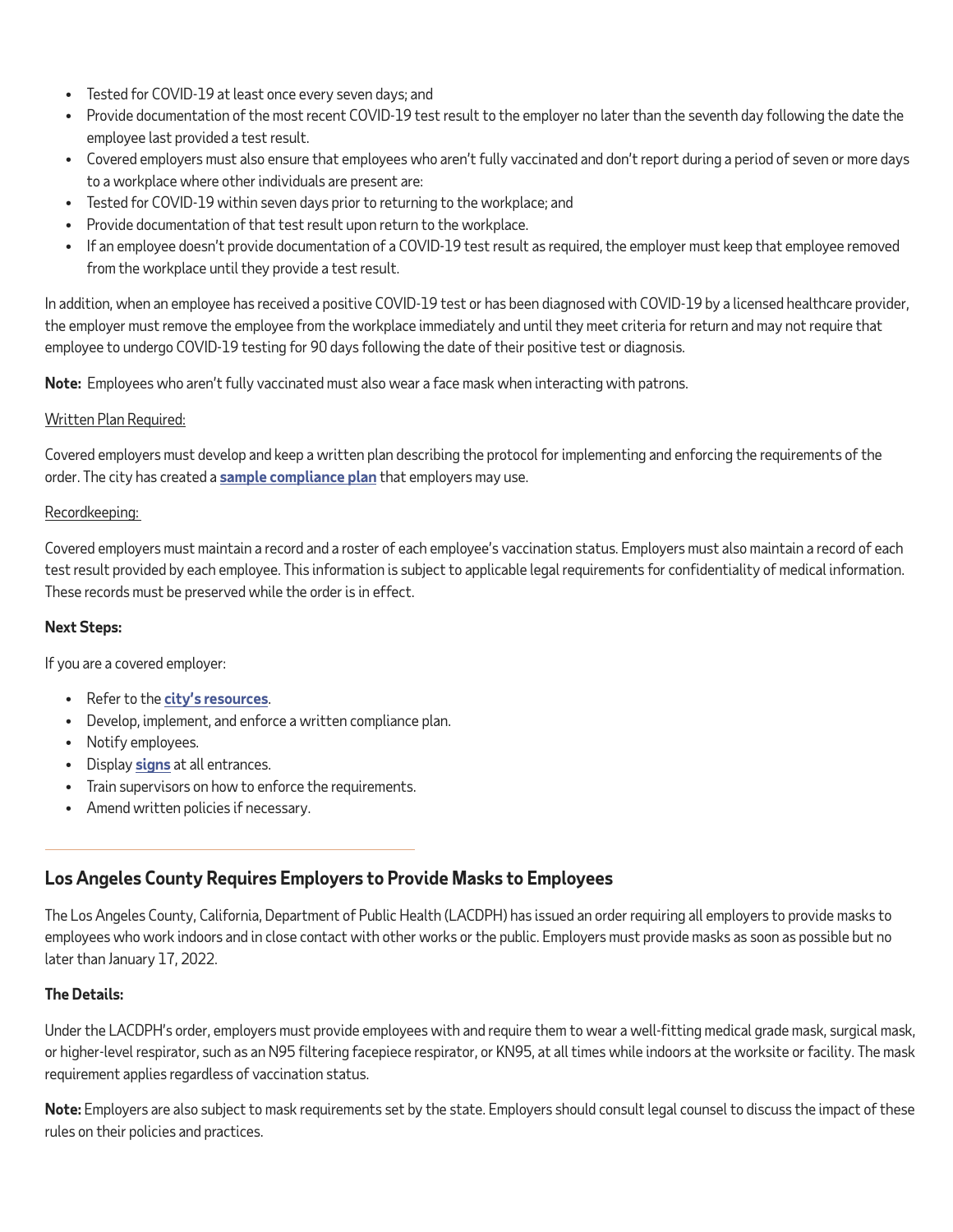#### Exceptions:

A list of exemptions from the county's mask requirement is available **[here](http://publichealth.lacounty.gov/acd/ncorona2019/masks/#notwear)**. Under the order, workers who cannot feasibly wear a mask while performing their work and aren't fully vaccinated and boosted (if eligible) must be tested for COVID-19 twice per week. Workers who cannot feasibly wear a mask while performing their work and are fully vaccinated and boosted (if eligible) should be tested for COVID-19 once per week.

#### **Next Steps:**

- Read the LACDPH's **[order](http://www.publichealth.lacounty.gov/media/Coronavirus/docs/HOO/HOO_SaferReturnWorkCommunity.pdf)**.
- Refer to the county's **[guidance](http://publichealth.lacounty.gov/media/Coronavirus/docs/business/UpgradeMaskRequirement.pdf)** on masks.
- Notify employees.
- Make sure supervisors are trained on how to enforce the requirement.
- Coordinate compliance with state requirements for masks and consult legal counsel if necessary.
- Watch for developments.

## **California Extends Mask Requirement**

The California Department of Public Health (CDPH) has extended a requirement to use face masks indoors through at least February 15, 2022, regardless of the individual's COVID-19 vaccination status. Before the extension, the mask requirement was set to end on January 15, 2022.

#### **The Details:**

The CDPH says individuals must wear masks in indoor public settings from through February 15, 2022, regardless of whether they are vaccinated. The requirement applies to all workplaces, regardless of whether they serve the public, or are open to the public, according to the CDPH. The CDPH recommends surgical masks or higher-level respirators.

**Note:** Under rules set by the California Division of Occupational Safety and Health (Cal/OSHA), employers must provide face coverings and ensure they are worn by employees when required by orders. The Cal/OSHA rules define what is considered an acceptable mask, but county and city rules may have additional requirements.

#### Exemptions:

The following individuals are exempt from the state's mask requirement:

- Those younger than two years old (because of the risk of suffocation).
- Those with a medical condition, mental health condition, or disability that prevents wearing a mask.
- Those who are hearing impaired, or communicating with a person who is hearing impaired, where the ability to see the mouth is essential for communication.
- Those for whom wearing a mask would create a risk to the person related to their work, as determined by local, state, or federal regulators or workplace safety guidelines.

Additionally, exceptions apply in the following circumstances:

- While actively eating or drinking.
- When working alone in a closed office or room.
- When performing at indoor live or recorded settings or events such as music, acting, or singing.
- When obtaining a medical or cosmetic service involving the nose or face for which temporary removal of the face covering is necessary to perform the services.
- When wearing respiratory protection, per Cal/OSHA requirements.